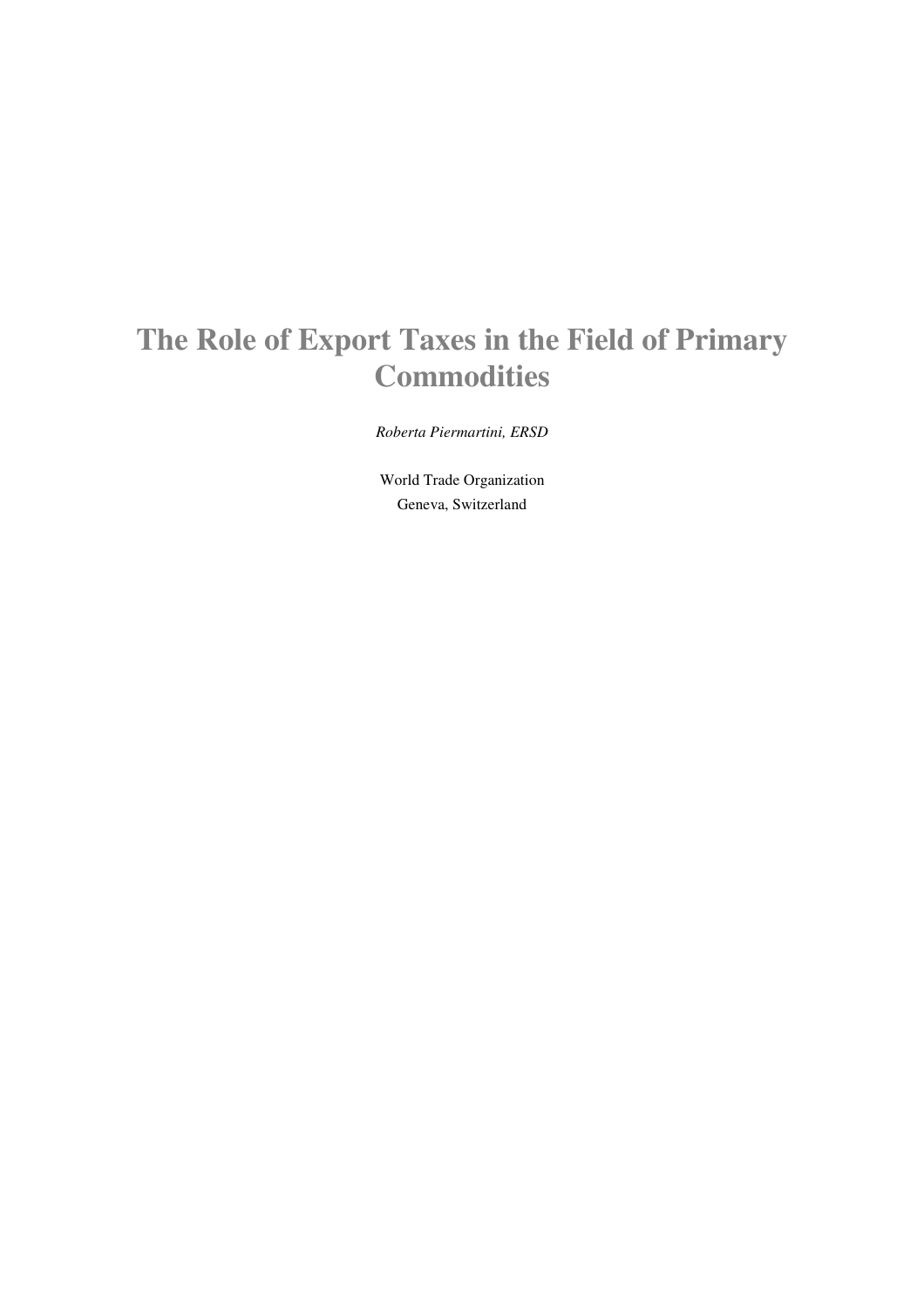This paper is only available in English – Price CHF 20.-

To order, please contact:

WTO Publications Centre William Rappard 154 rue de Lausanne CH-1211 Geneva Switzerland Tel: (41 22) 739 52 08 Fax: (41 22) 739 57 92 Website: www.wto.org E-mail: publications@wto.org

ISSN 1726-9466 ISBN 92-870-1243-1 Printed by the WTO Secretariat VII-2004, 1,000

© World Trade Organization, 2004. Reproduction of material contained in this document may be made only with written permission of the WTO Publications Manager.

With written permission of the WTO Publications Manager, reproduction and use of the material contained in this document for non-commercial educational and training purposes is encouraged.

WTO Discussion Papers are presented by the authors in a personal capacity and should not in any way be interpreted as reflecting the views of the World Trade Organization or its Members.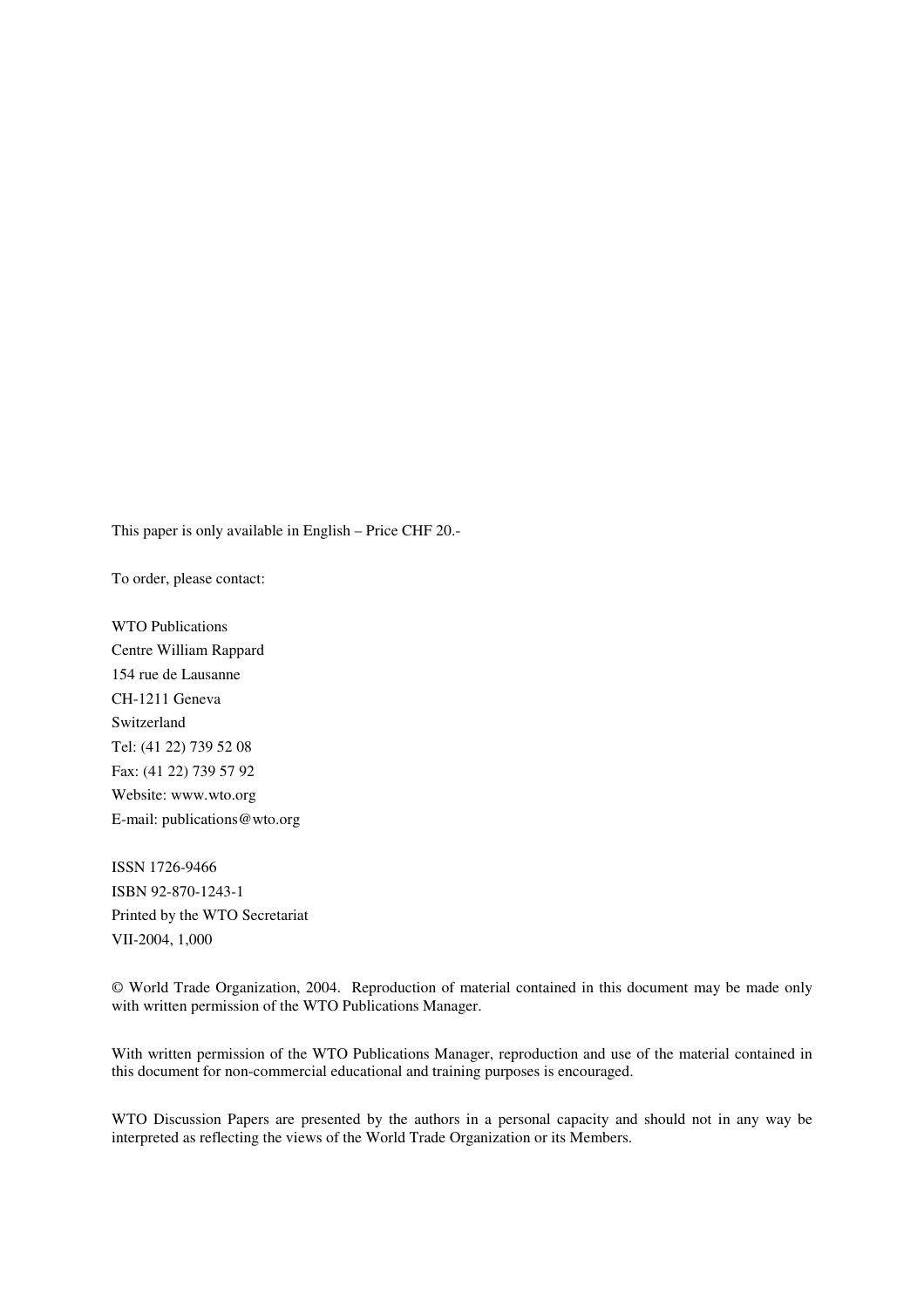# **TABLE OF CONTENTS**

| L.      |                                                         |  |
|---------|---------------------------------------------------------|--|
| $\Pi$ . |                                                         |  |
| III.    |                                                         |  |
| IV.     | EVIDENCE ON THE ECONOMIC IMPACT OF EXPORT TAXES THROUGH |  |
| V.      |                                                         |  |
| VI.     |                                                         |  |
| VII.    |                                                         |  |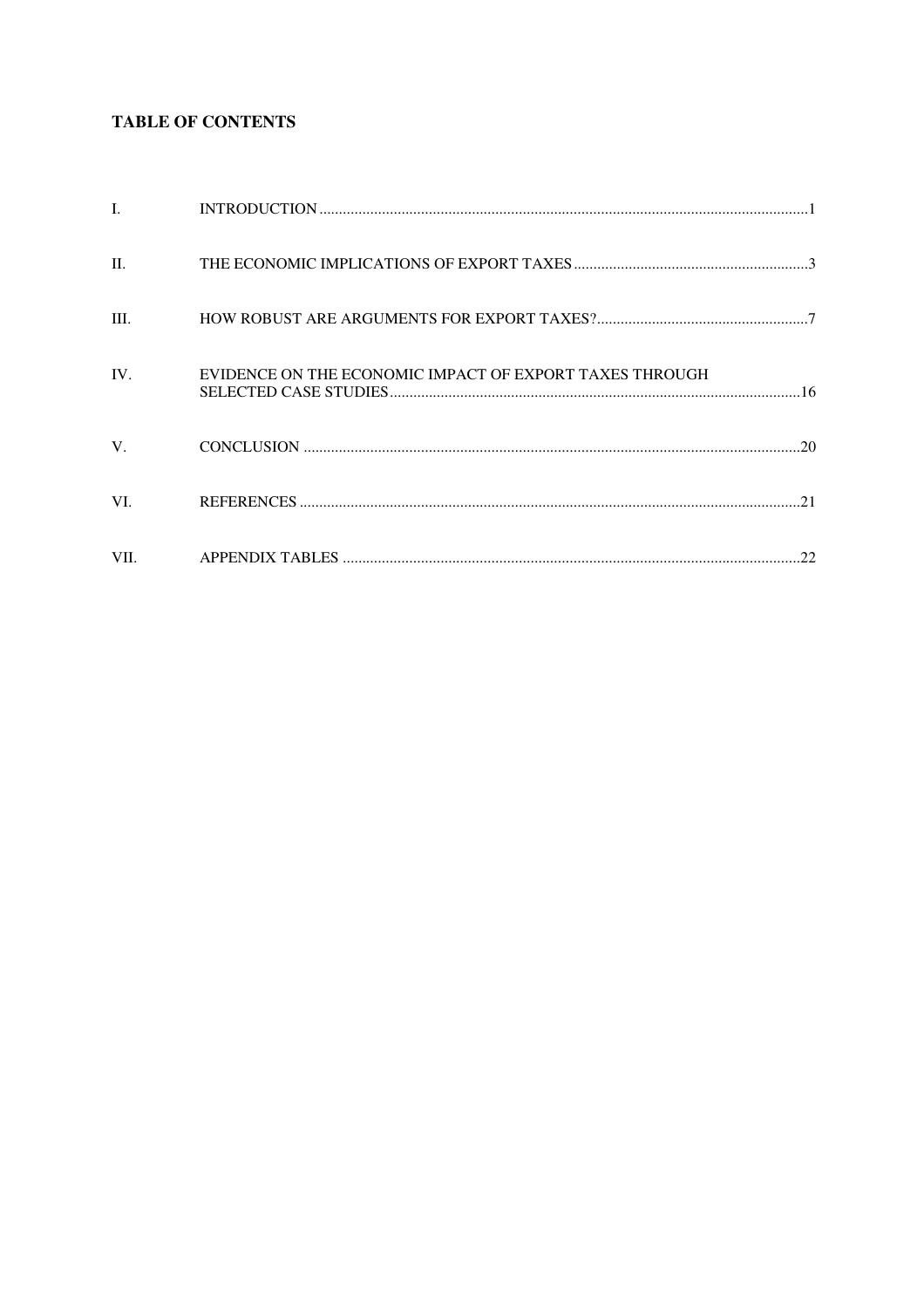# **LIST OF TABLES AND CHARTS**

| TABLE 2: | DEPENDENCY ON UNPROCESSED PRIMARY COMMODITIES EXPORTS - TOP     |  |
|----------|-----------------------------------------------------------------|--|
|          |                                                                 |  |
| TABLE 4: |                                                                 |  |
| TABLE 5: | RATIO OF EXPORT TAX REVENUE OVER TOTAL TAX REVENUE FOR SELECTED |  |
|          |                                                                 |  |
|          |                                                                 |  |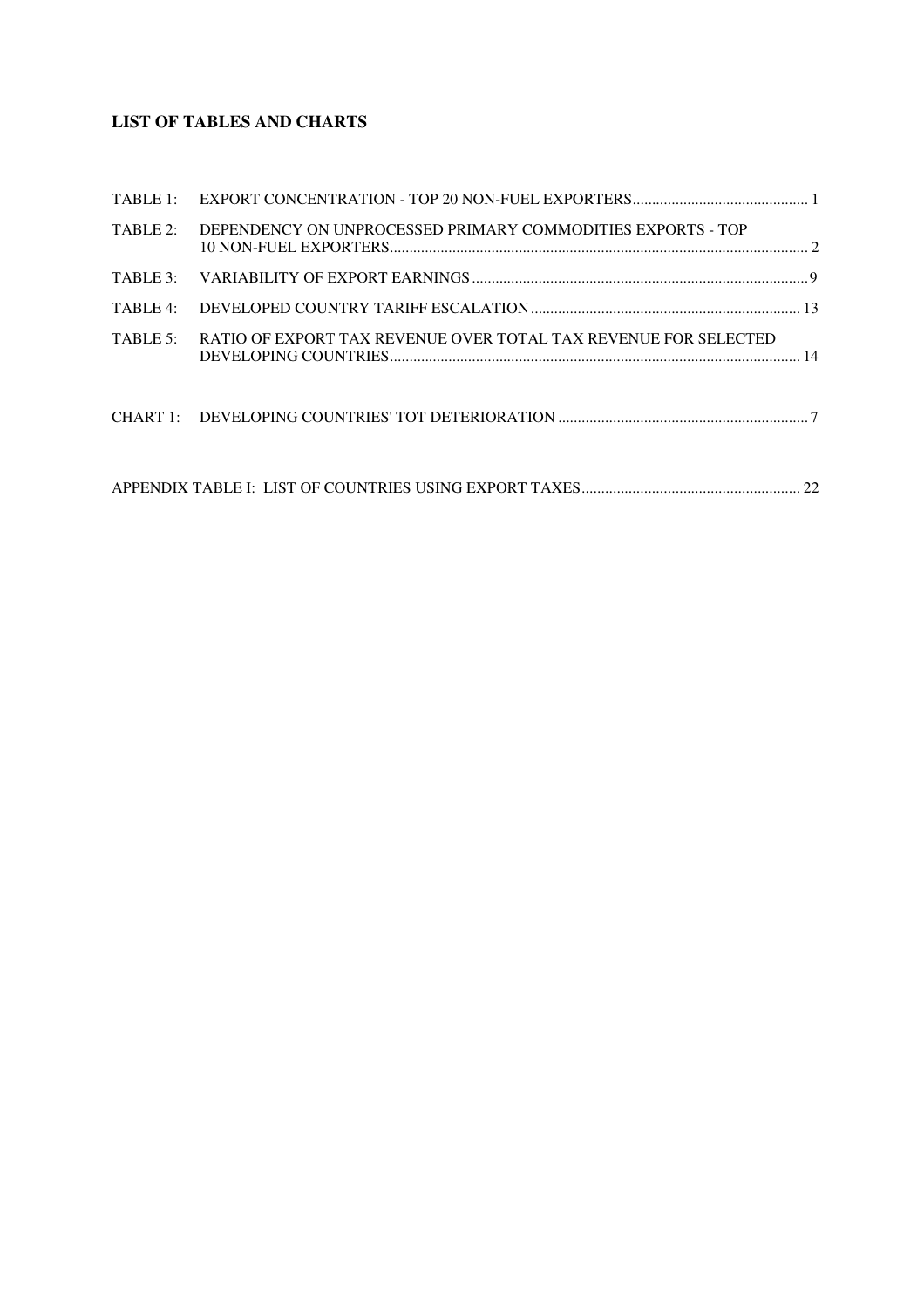## **I. INTRODUCTION**

Long-term declines in the prices of many primary commodities relative to other products, combined with high price volatility, have been long-standing issues in international trade. A large number of poor countries depend on one or few commodities for their export earnings. Negative trends in the secular terms of trade, uncertainty arising from price variability, and difficulties in achieving economic diversification have all contributed to persistent development challenges and low incomes in such countries.

Table 1 and Table 2 provide an indication of the economies most likely to be at risk. These include countries that show a high degree of export

concentration, which renders them very sensitive to export price variations. Also included are those countries whose exports are highly dependent on<br>unprocessed primary products and have unprocessed primary products and have experienced secular declines in relative prices and high price variability, such as in the case of coffee, cocoa, and coconut oil.

The importance of the commodity issue is recognised in the WTO. Part IV of GATT 1947 makes explicit reference to the need to devise measures in order to attain stable, equitable and remunerative prices for primary commodities. More recently, the issue has been included in the work of the Committee on Trade and Development.

## **Table 1: Export concentration - Top 20 non-fuel exporters**

| Country                          | Concentration<br>Number of<br>commodities<br>index |     | <b>Major commodity export</b>                        |
|----------------------------------|----------------------------------------------------|-----|------------------------------------------------------|
| Comoros                          | 88.1                                               | 5   | vanilla, cloves                                      |
| <b>Botswana</b>                  | 80.9                                               | 129 | pearl, precious, semi-preci stones                   |
| <b>Burundi</b>                   | 72.5                                               | 9   | coffee and substitutes                               |
| French Polynesia                 | 70.6                                               | 44  | pearl, precious, semi-prec stones                    |
| Malta                            | 66.4                                               | 95  | transistors, valve                                   |
| Suriname                         | 65.9                                               | 35  | base metal ores, conc nes                            |
| New Caledonia                    | 65.0                                               | 55  | pig iron, etc                                        |
| Saint Kitts and Nevis            | 58.6                                               | 14  | switchgear etc, parts nes                            |
| Saint Lucia                      | 57.6                                               | 17  | fruits, nuts, fresh, dried                           |
| Jamaica                          | 57.1                                               | 74  | base metal ores, conc nes                            |
| Tonga                            | 54.9                                               | 11  | fish, root crops                                     |
| Greenland                        | 54.8                                               | 15  | shell fish fresh, frozen                             |
| Guinea                           | 54.2                                               | 32  | bauxite, alumina, gold, diamonds                     |
| Tajikistan                       | 54.1                                               | 46  | aluminium                                            |
| Ethiopia                         | 53.4                                               | 27  | coffee and substitutes                               |
| Papua New Guinea                 | 49.5                                               | 57  | precious metal ores, waste nes                       |
| Saint Vincent and the Grenadines | 45.8                                               | 22  | fruits, nuts, fresh, dried                           |
| Dominica                         | 43.3                                               | 16  | fruits, nuts, fresh, dried and soap and<br>cleansing |
| Philippines                      | 42.7                                               | 201 | transistors, valve                                   |
| Macao, China                     | 41.1                                               | 44  | outer garments knit non-elastic                      |

Source: WTO and UNCTAD, Handbook of Statistics, 2002.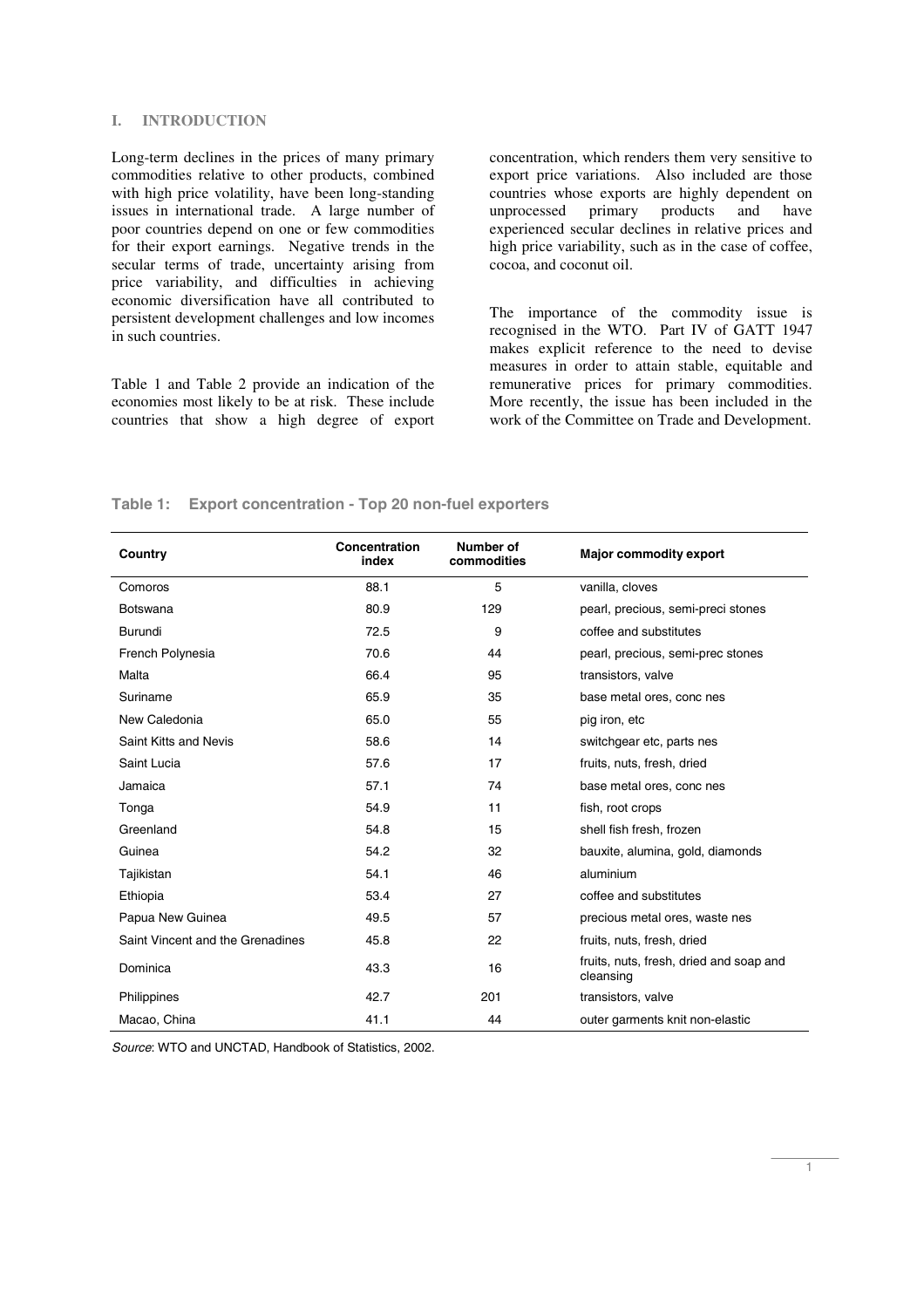| Country        | Share of unprocessed<br>exports in total exports | <b>Major commodity export</b> |
|----------------|--------------------------------------------------|-------------------------------|
| Uganda         | 74.1                                             | coffee and substitutes        |
| Nicaragua      | 61.9                                             | coffee, shell fish            |
| Kenya          | 61.4                                             | tea and mate                  |
| Panama         | 56.9                                             | fruit, nuts, fish             |
| Honduras       | 54.9                                             | coffee/ shell fish            |
| Zimbabwe       | 54.9                                             | tobacco                       |
| Guatemala      | 49.8                                             | coffee, shell fish            |
| Paraguay       | 48.9                                             | seeds for soft fixed oil      |
| Chile          | 42.7                                             | copper/ base metal ores       |
| <b>Bolivia</b> | 39.9                                             | base metal ores               |

| Table 2: Dependency on unprocessed primary commodities exports - Top 10 non-fuel |
|----------------------------------------------------------------------------------|
| exporters                                                                        |

Source: World Trade Report, 2003 and WTO.

Concerns about declining relative prices for commodities and large fluctuations in those prices have led governments of many developing countries to intervene in various ways. These include international commodity agreements, marketing boards, export quotas and direct taxation of these exports.

This paper will focus on export taxes in the field of commodities. The paper has been prepared in response to a request from an informal group (supported by the Commonwealth Secretariat) that was established about two years ago to consider commodity issues. This group has been instrumental in efforts to bring commodity issues onto the WTO agenda. The paper also responds to the request from Switzerland (document WT/COMTD/W/129) for further analysis of the costs and the benefits of export taxes in relation to the possible role of such measures in addressing the volatility of commodity prices.

Export taxes are not prohibited by the WTO. About one third of WTO Members impose export duties. For example, Indonesia applies taxes on palm oil exports, and Madagascar on vanilla, coffee, pepper and cloves. In December 1995, the EU imposed a \$35 per ton export tax on wheat. In contrast, on the basis of the recognition that export taxes distort trade, many regional trade agreements have prohibited them. For example, export taxes are prohibited among the member countries of the EU, NAFTA, CARICOM, MERCOSUR and ANZCERTA. Some bilateral trade agreements also prohibit export taxes, examples include Canada-Chile, Canada-Costa Rica, Japan-Singapore and EU-Mexico.

Export taxes are mainly used by developing and least-developed countries (LDCs). Of the 15 LDCs reviewed in the context of the WTO Trade Policy Review Mechanism, 10 impose export duties, while only 3 of 30 OECD countries use them. The products on which export taxes are primarily imposed are: agricultural products, such as sugar, coffee and cocoa, forestry products, fishery products, mineral and metal products and leather, hides and skins products (see Appendix Table and OECD, 2003).

The paper will first examine the economic effects of an export tax on commodity prices and the volume of exports. This section will also show how welfare is redistributed among foreign and domestic consumers, producers and the government as a consequence of an export tax, and it will distinguish between short-term and long-term effects. The discussion will then focus on positive and negative aspects of an export tax as an instrument of trade policy to improve developing countries' terms-of-trade, reduce commodity price fluctuations and inflationary pressures, favour economic diversification, ease government revenue collection, and help the poor in a country. Selected countries' experiences in implementing an export tax on commodities illustrate some of the economic implications of export taxes. A final section draws some conclusions.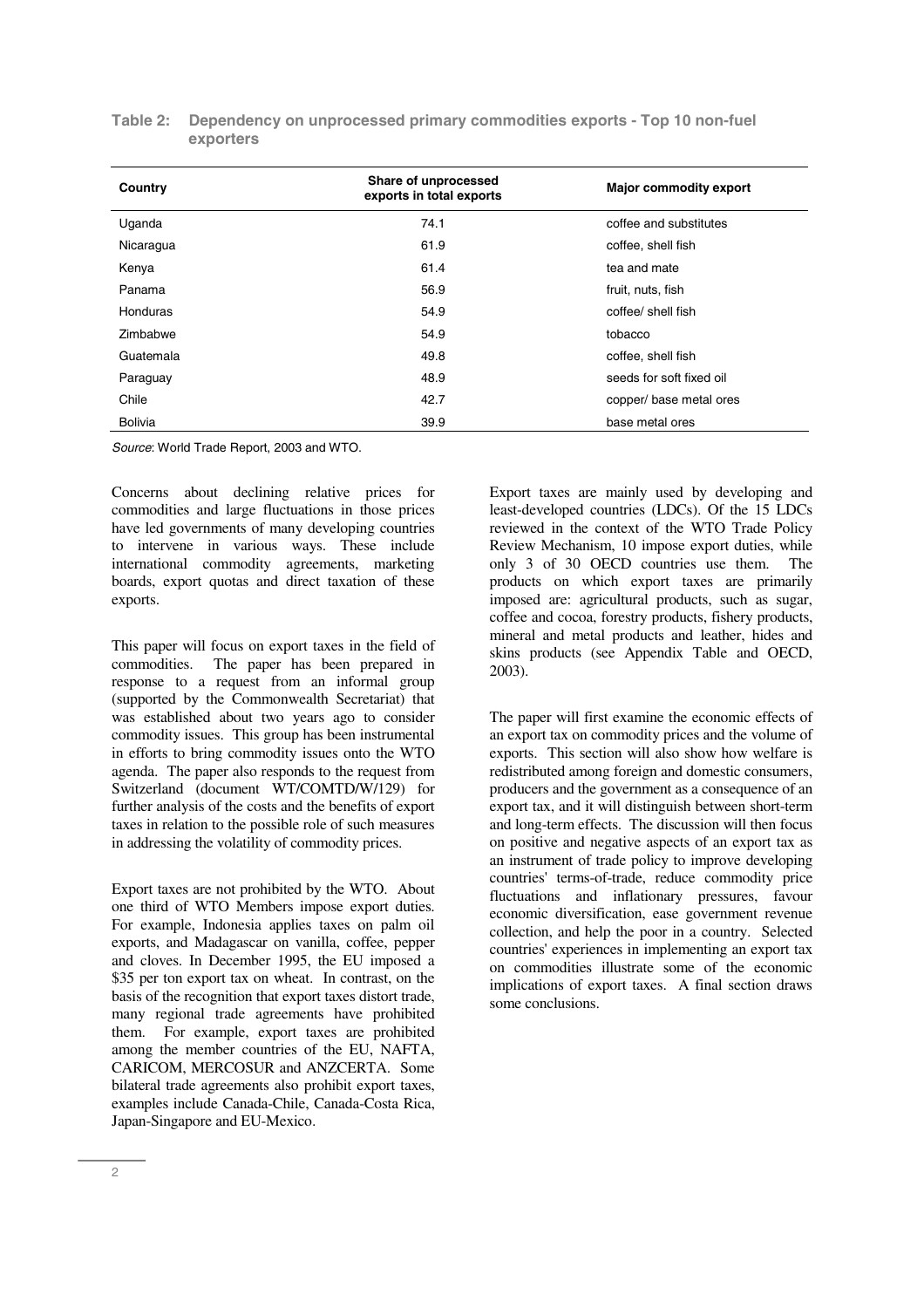#### A. INSTRUMENTS OF EXPORT RESTRICTIONS

There are various forms of export restrictions. These include export taxes, export bans, regulated exports, supervised exports.

*Export taxes* can take different forms. It can be an *ad valorem* tax, specified as a percentage tax of the value of the product; or a specific tax, specified as a fixed amount to pay per unit of a product. It can be a progressive tax, i.e. characterised by a high tax rate when the price of the product is high and a lower tax rate when the value of the product is low. All types of export taxes have the effect of reducing the volume of exports and are therefore a form of export restriction.

*Export bans* have frequently been applied on live fishery products, wildlife, hides and skins of certain endangered species, or to prevent exports of dangerous materials. However, Indonesia, for example, banned exports of palm oil and cooking oil in December 1997 in an attempt to control domestic prices in the aftermath of a huge depreciation of the rupiah. Two fundamental problems are related to the use of this policy: it is not a long-term credible policy (the effectiveness of an export ban is seriously curtailed by the anticipation of the ending of the ban) and it often leads to smuggling (Marks et al., 1998).

*Regulated exports* include quotas and licensing requirements. Quotas define a maximum volume of exports, while licensing requirements establish that a commodity can be exported only through approved exporters. The trade regime in this case is designed in such a way that the government allocates export quotas to some registered exporters. This system is sometimes adopted to capture economic rents associated with a perceived position of market power in an exporting country. However, it introduces a strong discretionary element in the trading system through quota allocation arrangements and may encourage the formation of powerful export cartels and, in general, rent-seeking activities.

*Supervised exports* is a mixed form of control used for some commodities to ensure an adequate domestic supply of "essential goods" at a reasonable price.

It is generally argued that export taxes are the preferred instrument among the various policy options to restrict exports. Taxes are a credible policy, yielding the government some revenue while being transparent and simple to administer. The rest of the paper focuses on export taxes. However, some of the economic implications of using the other instruments mentioned above can still be drawn from this analysis.

B. OVERALL WELFARE EFFECTS FOR THE EXPORTING COUNTRY, THE IMPORTING COUNTRY AND THE WORLD

Suppose that a country imposing an export tax is a "large" country, in the sense that it controls a large share of the world supply of the taxed good. A large country has market power in the world market. Consequently, variations in its volume of exports will affect the world price. A large country is a price setter. Therefore, as it reduces its exports, the international price of the good will rise.

A ban or a tax on exports implemented by a large country depresses the domestic price of the taxed commodity, increases the international price and reduces the volume of trade. Suppose, for simplicity, that the EU, say, is a large exporter of sugar, so that it possesses a certain monopolistic power in setting the sugar price. Suppose that the EU imposes a tax on exports of sugar. It will now be more expensive for EU exporters to trade sugar. Therefore, the supply of sugar in the international market will fall. As a result, the world price of sugar will increase. Since the EU is a large country in the sugar market, the price of sugar both produced in the rest of the world (ROW) and imported from the EU will increase. The higher price will reduce the demand for sugar from ROW. Reduced EU exports to the ROW will shift the EU supply of sugar onto the EU market, where the domestic price of sugar will fall. Since EU suppliers of sugar must receive the same price for their product at home and abroad, the price differential across countries will equal the tax.

What are the welfare implications of an export tax for the importing and the exporting country? A useful way of interpreting the effects of an export tax on welfare is in terms of efficiency and termsof-trade effects. If a "large" country implements an export tax, there will be an efficiency loss in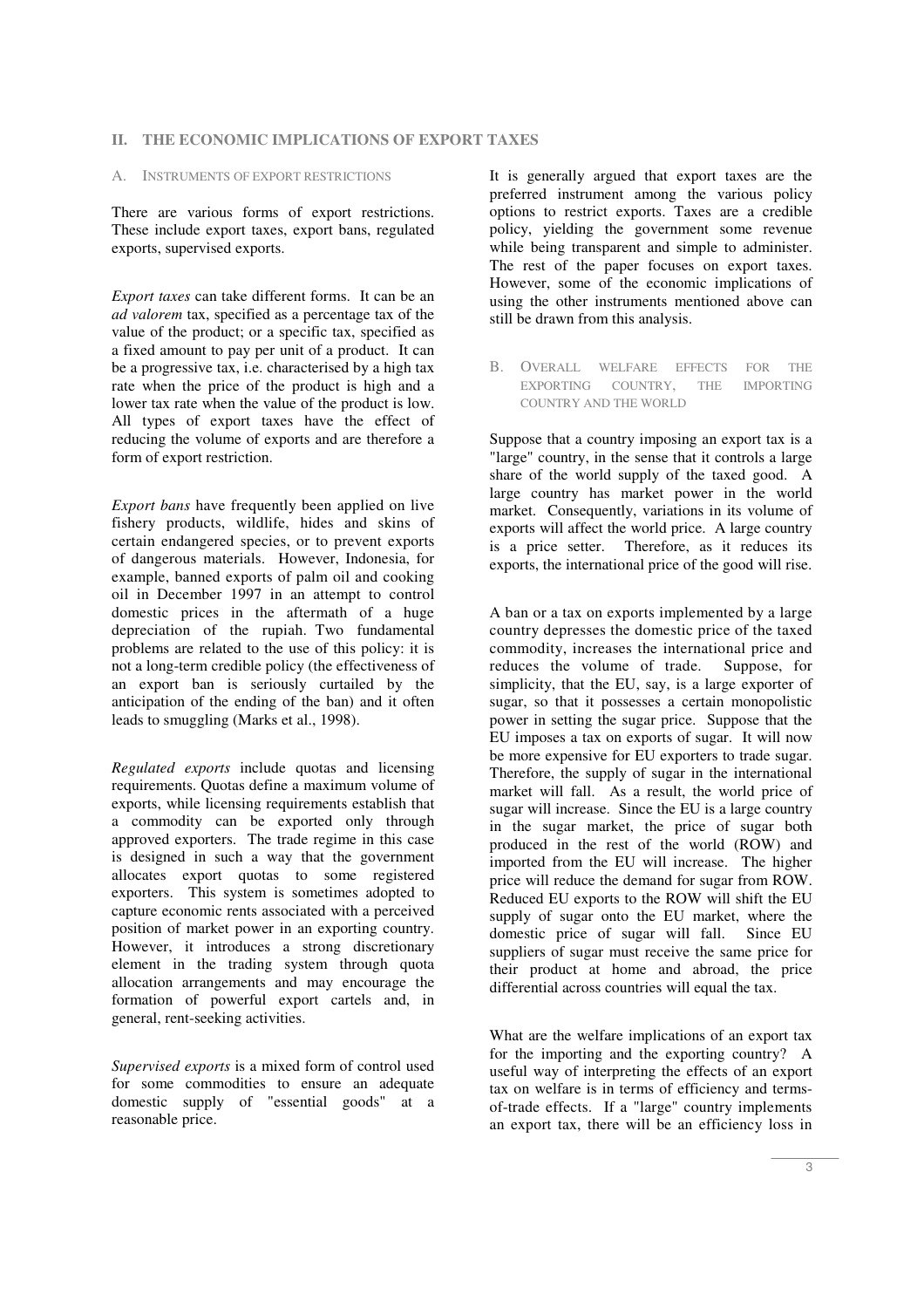both the exporting and the importing country, and an improvement of the terms-of-trade for the exporting country, but a worsening of the importing country's terms-of-trade.

Efficiency losses stem from distortions caused by the export tax, affecting both producers and consumers. Production distortions result from the fact that too little is produced in the exporting country, while too much is produced in the importing country. On the one hand, a tax on exports discourages efficient local producers in the exporting country. On the other hand, it leads  $\frac{1}{2}$  foreign producers in the importing country to produce locally what consumers could purchase more cheaply abroad. Consumption distortions result from the fact that too much of the taxed good is consumed domestically, because of the reduced domestic price,<sup>1</sup> while foreign consumers consume too little.

The terms-of-trade gains in the exporting country arise because of the increase in the commodity export price caused by the implementation of the export tax. It is important to notice that this effect arises because it has been assumed that the exporting country is "large", and therefore can affect foreign prices. However, if the country imposing the export tax is a "small" country, in the sense that it represents a small share of the world supply of the taxed good, variations in its volume of exports will not affect the world price. In this case, the terms-of-trade gain disappears, so the cost of implementing an export tax unambiguously exceeds its benefit.

To sum up, in the case of a "large" exporting country the implementation of a tax on exports may raise national welfare. The tax evokes both positive and negative effects: there is a positive terms-of-trade effect and a negative efficiency effect. Thus the net national welfare effect can be either positive or negative. The gain depends on the ability of the country imposing the export tax to increase world prices. Thus, the overall welfare effect of implementing a tax on exports will be negative in the case of a "small" country. Finally, welfare in the importing country will unambiguously fall. The importing country loses both in terms of efficiency and in terms-of-trade.

That is, an export tax is a "beggar-thy-neighbour" policy.

The overall world static welfare effect of an export tax is also unambiguously negative. The terms-oftrade gain to the exporting country is equal to the terms-of-trade loss to the importer countries. Thus, a tax on exports results in a production efficiency loss, due to the substitution of cheaper imports with more expensive domestic production in the foreign country and the decline in output in the home country; and a consumption efficiency loss associated with negative consumption distortion effects in the two countries. In the discussion that follows, consideration will be given to arguments for export taxes that cannot be captured by the foregoing analysis, which is static in nature and therefore precludes the possibility of externalities and market failures, and disregards distributional issues.

# C. INCOME DISTRIBUTION EFFECTS

We have already seen that a "large" exporting country may gain from implementing a tax on exports, a small exporting country will lose, while the importing country will certainly lose. However, not all agents of an economy gain or lose. An export tax also has redistributive effects both for the exporting and the importing country.

This Section examines how income is redistributed between consumers and producers of the commodity whose exports are taxed, what the impact is of an export tax on a specific commodity on other sectors of the economy and finally how income is redistributed across factors of production.

(a) Income distribution effects between consumers and producers of the taxed commodity

The impact of an export tax on income distribution between consumers and producers of the taxed commodity differs for a large and a small implementing country.

If a "large" exporting country (or a group of small countries producing identical goods) levies an export tax, domestic production will fall, thus exports will decline and the world price will increase. Consumers in the home country benefit from the lower domestic prices because of a

j

<sup>&</sup>lt;sup>1</sup> They consume to the point where the marginal utility of an additional unit of consumption of the good is equal to the lower price subsidised by the export tax.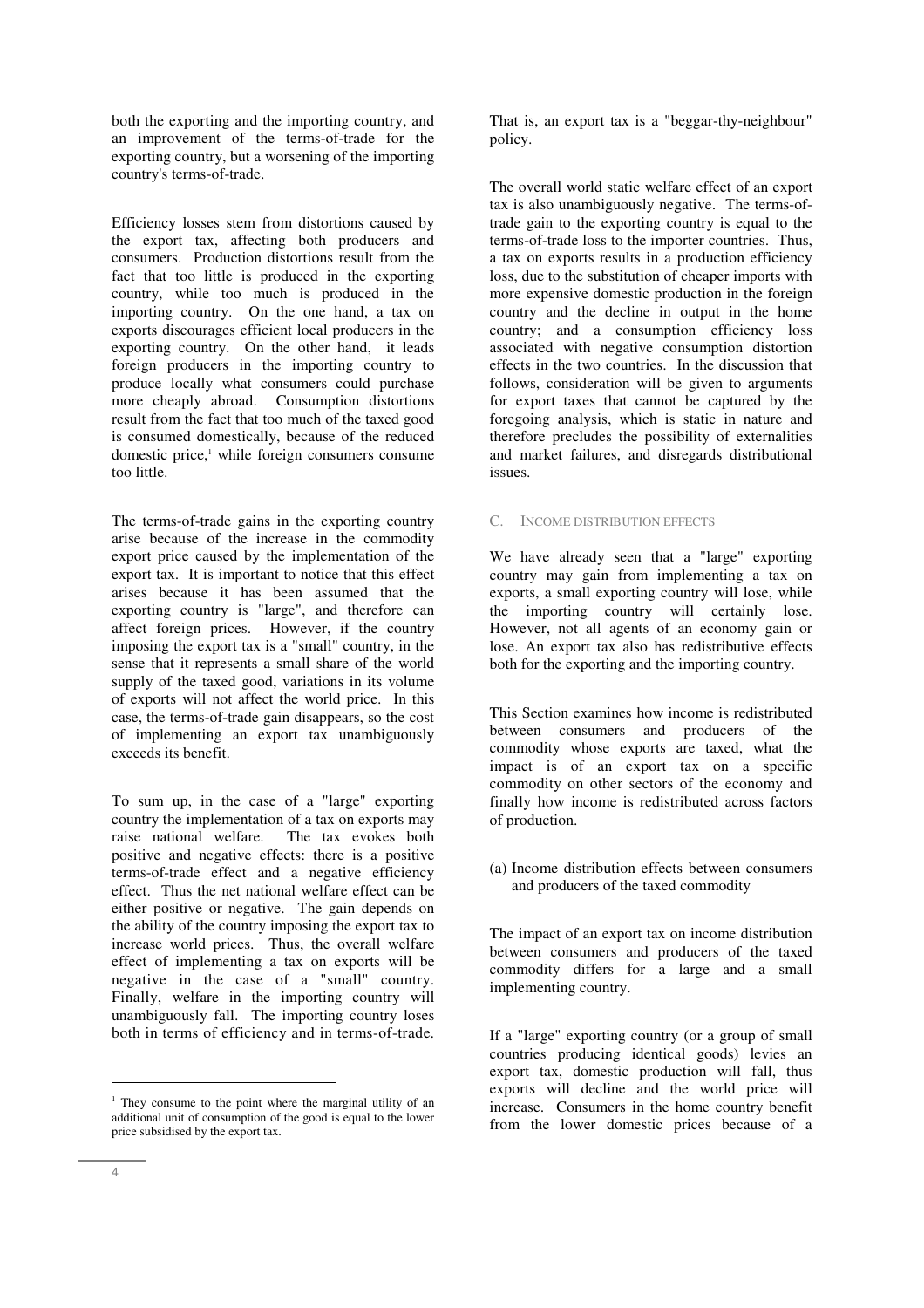positive purchasing power effect. In contrast, producers will lose. The price decline induces a decrease in output, employment and profit and/or payment to fixes costs. Producers will suffer from a negative gross income effect. Government tax revenue will increase and the beneficiaries of government programmes will gain too. Income will be redistributed from producers to consumers and to the government.

In the foreign country, consumers will lose since both the imported good price and the domestic price will increase (negative purchasing power effect). However, producers will gain, because the increased price of their product in the domestic market will induce higher production or the entry of new firms, and will also increase employment, profits or the payments of fixed costs (positive gross income effect). Overall, in the importing country there will be a redistribution of income from consumers to producers.

On the other hand, if a "small" economy imposes an export tax, the domestic price of the commodity will fall below the world price, but the latter will remain unchanged. In this case, domestic producers will bear the full cost of the export tax. $2$  They will not be able to pass it on to foreign consumers. In the exporting country, there will still be an income redistribution from producers to consumers, whereas there will be no income distribution effects in the foreign country.

(b) Income distribution effects on other sectors of the economy

The impact of a tax on exports is not limited to the market of the taxed commodity. It extends to the markets of substitutable and complementary goods, and also to those of the goods backwards and forward in the production chain.

A tax on exports reduces the price of the taxed commodity. Suppose that an export tax is imposed on coffee. Then, because of its lower price, domestic consumers will increase the demand for coffee and reduce that for a substitute for coffee, say tea. The tea industry will lose. In contrast, the demand for coffee-maker machines will increase and this industry will gain. In general, a tax on the export of a commodity will have a negative impact

-

on the sector producing a substitute good, while it will have a positive impact on the sectors producing complementary goods.

As regards the impact of an export tax on the sectors producing goods backward or forward in the production chain, a tax on exports of a raw commodity, for example, by depressing its domestic price, effectively subsidises the domestic processor that uses that raw commodity as a primary input. This policy actually transfers welfare from the sector producing the raw commodity to the processing industry that uses it. Raw commodity production is discouraged, and employment and wages fall in this sector. However, the processing industry will benefit from lower prices of inputs, gain competitiveness in the international market and expand.

(c) Income distribution effects across factors of production

We have already seen that domestic consumers will benefit from the lower price of the taxed good. To the extent that the cost of an export tax will, in part, be borne by local producers (i.e. when the elasticity of supply is low and the elasticity of demand is high), it is worth looking at how the cost will be shared across factors of production.

The impact of an export tax on the remuneration of production factors will depend on whether the factor of production is specific or mobile across sectors. As the price of the taxed commodity falls in the domestic market, the return to *specific* factors that cannot be easily moved to production in another sector, and to factors *used intensively* in the production of the taxed good will decline.3 On the other hand, mobile factors will move to other productive sectors of the economy and will not suffer in the same way.

To sum up, the impact of an export tax on an economy is complex and it is limited neither to the market of the taxed commodity nor to the country imposing the tax. There are winners and losers across countries and within a country. Moreover, as pointed out in the next subsection, winners and losers may also change over time.

 $\overline{a}$ 

<sup>&</sup>lt;sup>2</sup> Except to the extent that domestic producers' losses might be compensated by appropriate government policy.

<sup>&</sup>lt;sup>3</sup> This follows from the well known Stolper-Samuelson theorem of international trade. This theorem states that as the relative price of a commodity increases the real remuneration of the factor used intensively in that industry rises and that of the other factor falls.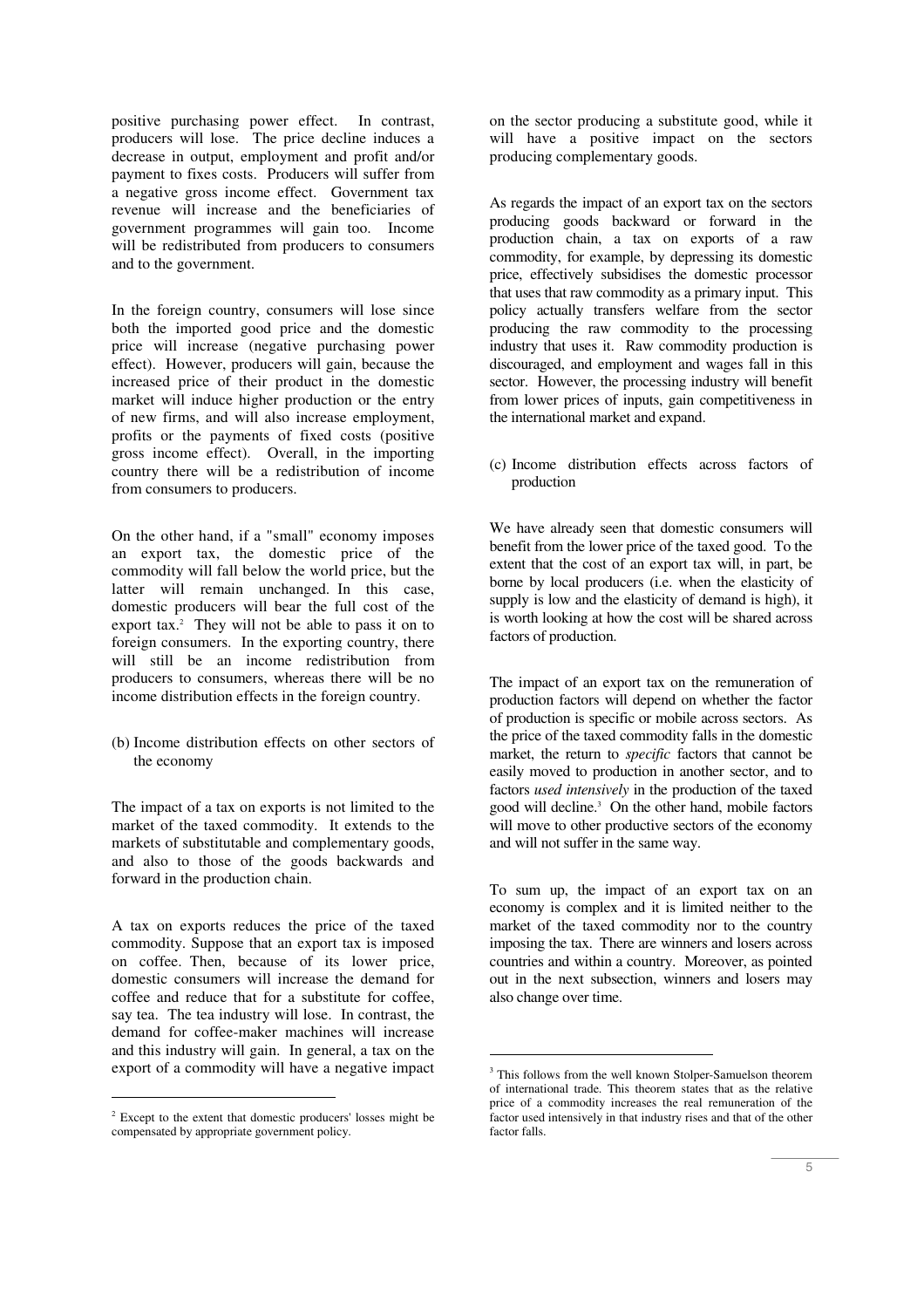D. TO WHAT EXTENT DO FOREIGN BUYERS BEAR THE COST OF AN EXPORT TAX? AND FOR HOW LONG?

We have already seen that foreign consumers bear part of the cost of an export tax, only if the implementing country is "large". As a general rule, the cost of an export tax will be borne more by foreign consumers the more domestic producers manage to reduce exports and raise the world price of the exported commodity, and vice versa. That is, the conditions of demand and supply determine how the actual economic burden is shared between foreign consumers and domestic producers.

The elasticity of the world demand facing the exporting country is crucial. For example, a "small" country is a price taker in the world economy. It faces perfectly elastic world demand.<sup>4</sup> That is, at a given world price, the country can export whatever quantity it supplies, but its exports would fall to zero if it imposed a price higher than the world price, because foreign consumers would buy from other suppliers. In this case, domestic producers will bear the full cost of an export tax.

In particular, economic analysis shows that the share of the cost that falls on foreign consumers is higher, the lower the price elasticity of world export demand and the higher the price elasticity of supply.<sup>5</sup>

Various factors determine demand and supply responsiveness to price variations (elasticity). The elasticity of demand will be principally determined by the existence of substitute goods, their prices and consumer preferences. In the long run, as new substitutes will be developed and preferences change, world demand will become more elastic, hence the cost of an export tax will tend to fall on producers rather than foreign consumers.

The quantity of a good produced will respond to price variations only to the extent that resources used in the production can be shifted from other sectors of the economy. The specific characteristics of a good, such as the type of technology used and specialisation required, and the reaction of an entrepreneur to market incentives, such as his entrepreneurial capacity and the entrepreneurial environment in which he operates, are major determinants of the elasticity of supply. In general, small producers with lower possibility of mobility are more likely to bear the cost of a tax than large producers that may more easily direct production toward different types of goods.

Second, structural characteristics of commodity markets tend to make commodity supply inelastic *vis-à-vis* price variations. The following considerations are relevant in this context: (i) when crop yields have peaked, the possibility of adjusting production to market conditions is limited; (ii) unexpected weather conditions can entail large losses or increased harvests; (iii) technological changes (such as pesticides, fertilisers, diseaseresistant varieties of crops); and (iv) the use of stocks stored by big producers or buffer stocks of international agreements can balance production disturbances.

Finally, time is also an important determinant of supply elasticity. Over a long time period, factors of production and resources are more likely to adjust to new incentives, so the elasticity of supply is deemed to increase too.

To sum up, in the long-run both demand and supply become more elastic. Therefore, neither the domestic producer nor the foreign consumer will bear the cost of an export tax in the long run. The cost of the export tax will be borne by those factors of production specific to the production of the taxed good that cannot move to another sector.

-

<sup>4</sup> Demand elasticity is the percentage fall in the demanded quantity of a good as its price increases by one per cent. A higher elasticity denotes higher responsiveness of the demand to price variations. A perfectly elastic demand has an elasticity equal to infinity – that is, any marginal variation in price results in either a drop in demand to zero (if the price increases) or to infinite demand (if the price decreases).

<sup>5</sup> Supply elasticity is defined as the percentage increase in the quantity of a good produced following a one per cent increase in its price.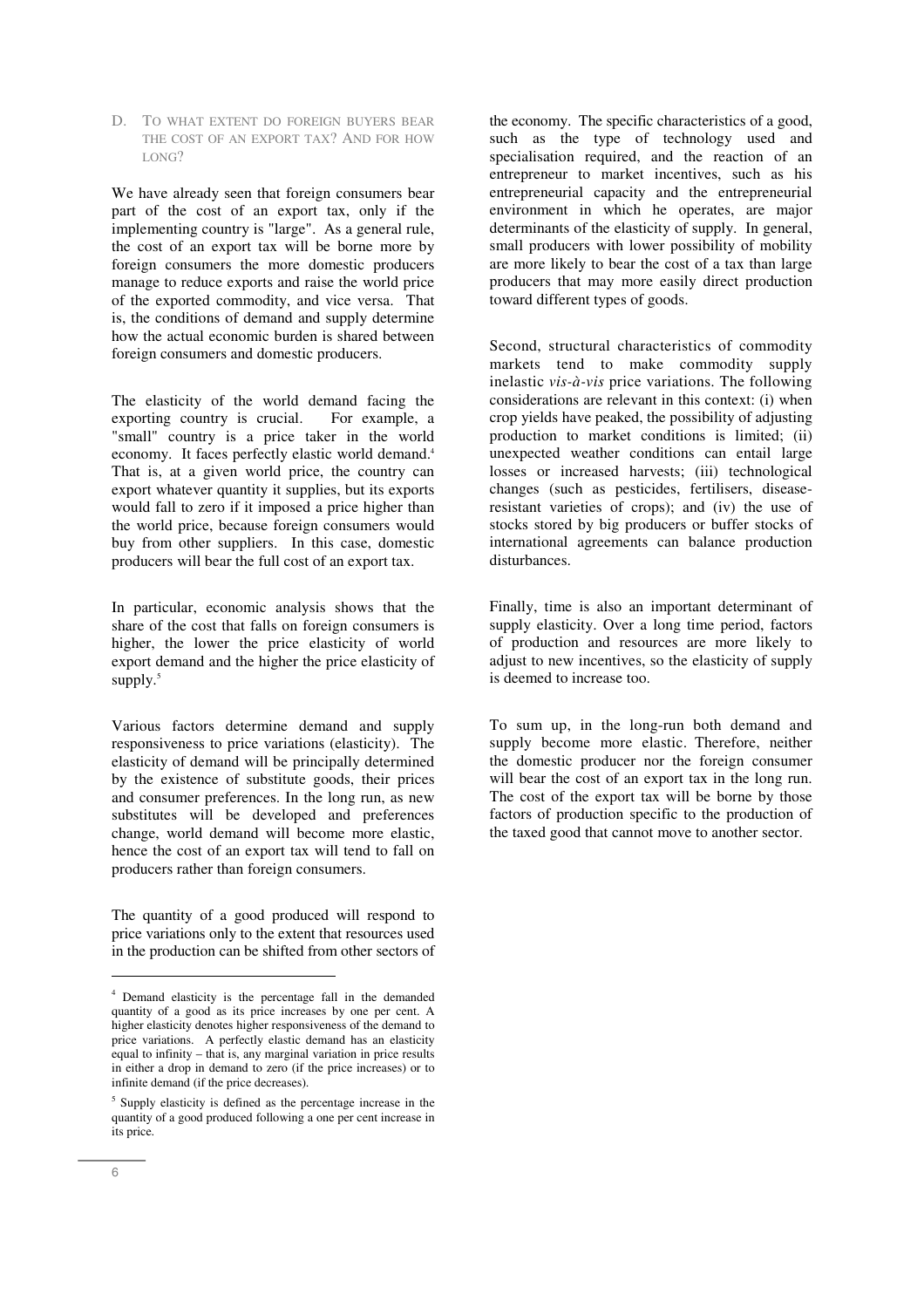#### **III. HOW ROBUST ARE ARGUMENTS FOR EXPORT TAXES?**

Among the objectives for which export taxes have been used are to stabilize prices, influence resource allocation, alter income distribution outcomes, and increase fiscal revenue. This section will examine, in turn, each of the typical justifications for imposing an export tax and attempt to answer the following questions:

- does an export tax improve a country's termsof-trade?
- does it reduce the volatility of domestic price of commodities and stabilise income?
- does it reduce inflationary pressures?
- does it favour export diversification?
- is it an appropriate response to tariff escalation?
- does it ease government revenue collection?
- and, finally, does it increase the income of the poor?

#### A. THE TERMS-OF-TRADE ARGUMENT

When a country possesses a degree of monopolistic power in the international market for a particular commodity, an export tax levied on the good in question can improve the country's terms-of-trade, that is, the relative price of a country's exports compared to its imports. An export tax imposed by a large country will increase the world price of the taxed commodity, and this, in turn, will increase the relative price of exports compared to imports. For each unit of the exported commodity, the country imposing the export tax will be able to import more, and thus increase welfare.

Data in Chart 1 show a deterioration of developing countries' terms-of-trade since 1980. Could an export tax constitute a solution? The terms-oftrade argument for export taxes is applicable only in the case of a "large" country. Since many developing country exports only represent a small fraction of world exports in a particular commodity, countries would need to collude in order to implement this policy successfully. In recent decades, various international commodity agreements have been signed among developing countries with this purpose in mind. However, for the most part these international agreements have failed to deliver the desired gains. One obstacle to success has been the difficulty of sustaining the requisite degree of collusion over an extended period. It is important to note that in practice many of these commodity agreements have involved quantitative export limitations rather than taxes.





Note: Base year 1990. Source: UN Handbook of Statistics, 2002.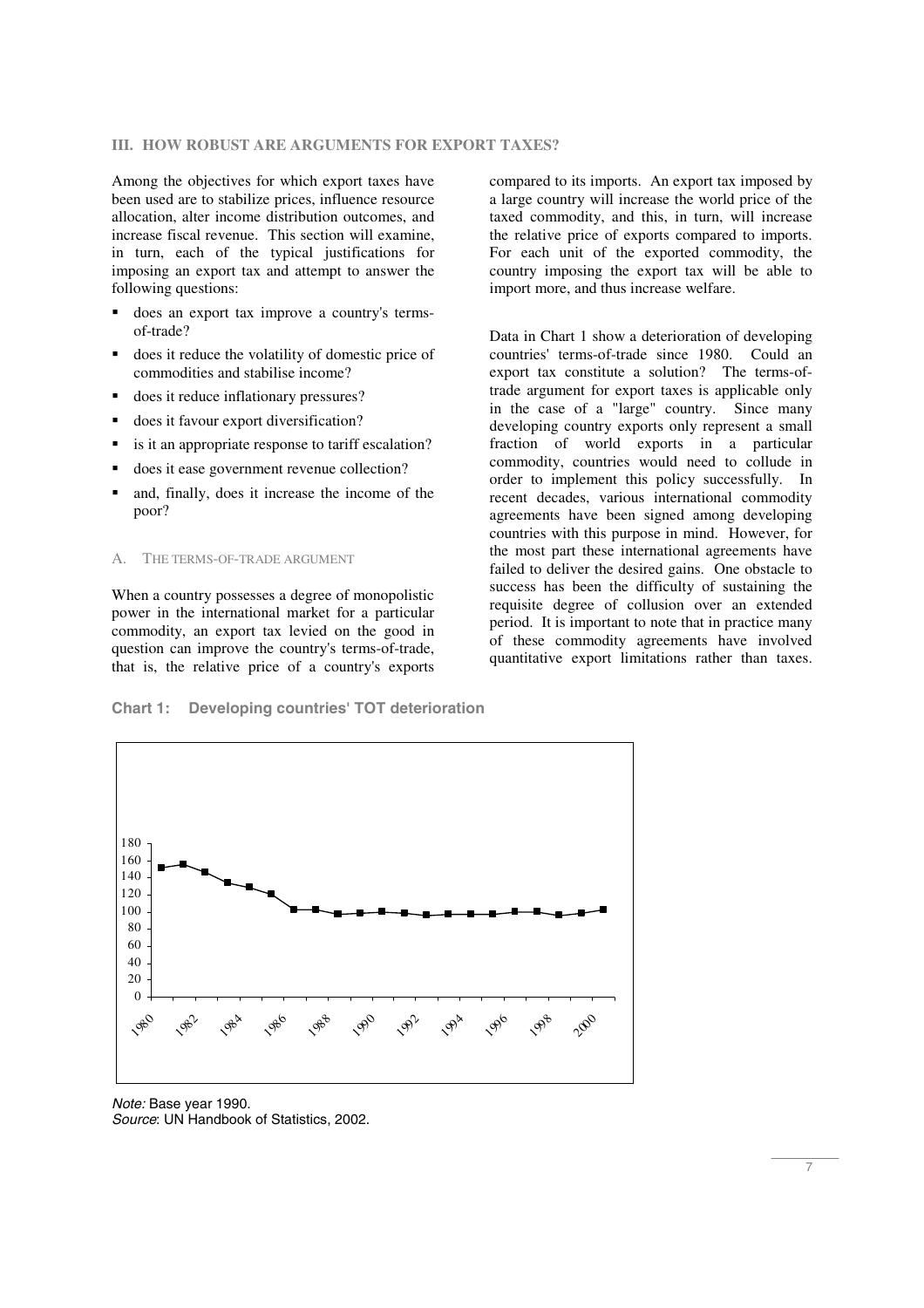Second, the terms-of-trade argument is valid under the assumption that other countries do not retaliate by raising tariffs themselves. Imposing export taxes is a "beggar-thy-neighbour policy". Therefore, it is possible that importing countries who see their welfare reduced by the policy of their trading partners will retaliate. If countries abroad retaliate, the imposition of an export tax by a "large" country (or a group of colluding "small" countries) is not likely to deliver the desired welfare gains.

Third, the prolonged use of an export tax by a country with a monopolistic position in the world market provides an incentive to develop substitute goods or technologies and favours the entry of new producers in the market. In the long term, the use of export taxes runs the risk of penalising the export sector. The exporting country can lose market share and foreign currency income.

Fourth, the value of an optimal export tax (i.e. that maximises national social welfare) depends on specific assumptions about the degree of market competition and the contestability of markets. The literature on optimal export taxation argues that if domestic firms are perfectly competitive in the domestic market the optimal export tax is equal to the inverse of the absolute value of the world price elasticity of export demand for the commodity concerned.<sup>6</sup> However, when markets are imperfectly competitive, the existence of a positive optimal export tax is more ambiguous. The welfare implications of an export tax depend in this case on the specific assumptions of the model, such as whether free entry/exit is assumed<sup>7</sup> (Rodrik, 1989; Helpman and Krugman, 1989; De Santis, 2000). For example, numerical simulations of the impact of introducing an optimal export tax on textile, wearing apparel and transport equipment in Turkey (where these markets are imperfectly competitive) estimate losses of up to 3.5 per cent of consumer income. This is a very large loss, taking

into account that the three sectors on which the export tax is applied comprise barely 10 per cent of Turkish GDP (in 1990, the base year for estimation).

Finally, knowledge of the world elasticity of demand is crucial for the policy maker in determining the value of an optimal export tax. Yet, the true value of the world elasticity of demand is uncertain. Estimates of world export demand elasticity differ across different specifications of econometric models. Moreover, historical data may not reflect recent changes in policy. The risk exists that incorrect estimates of the elasticity of demand may provoke large welfare losses consequent upon the application of an export tax. A recent study (Warr, 2001) reports, for example, that available econometric estimates for the world demand elasticity of rice facing Thailand ranges between -1 and -4. This implies optimal export taxes ranging from 25 to 100 per cent. The results of numerical simulations suggest that welfare losses of overestimating the elasticity of demand are large. Thus, the use of export taxes in this case is discouraged.

In conclusion, the use of export taxes by a "large" country can be supported on the basis of a terms-oftrade argument. However, since many developing countries' exports only represent a small fraction of world exports in a particular commodity, the termsof-trade argument requires that countries collude in the application of this policy. The difficulties in implementing this policy, together with the risk that the trading partners of the tax implementing countries retaliate, and that the export tax is set too high or too low, makes the use of taxes on exports to improve the terms-of-trade a risky policy that may diminish rather than increase national welfare. It is not possible to be too dogmatic, however, in regard to arguments for interventions aimed at improving national welfare through the manipulation of the terms-of-trade. Oil exporters have enjoyed some success in this regard over an extended period. On the other hand, the particular characteristics of the oil market (naturally finite supplies controlled by a small number of countries and a relatively low price elasticity of demand) make this success story difficult to replicate in the case of other commodities.

j

<sup>&</sup>lt;sup>6</sup> This argument is similar to that made for the imposition of an import tariff when the importing country possesses monopsony power in the international market for that good.

<sup>7</sup> In the context of imperfectly competitive markets where the number of firms is fixed, such that imposing an export tax does not affect the degree of competition among domestic firms (a partial equilibrium model), economic theory suggests that the optimal export tax is positive, but lower than in perfect competition (Rodrik, 1989; Helpman and Krugman, 1989). A recent study on the impact of applying this export tax – optimal in partial equilibrium – in a general equilibrium framework, where the number of firms is endogenously determined by the model, shows that the estimate is biased upwards (De Santis, 2000).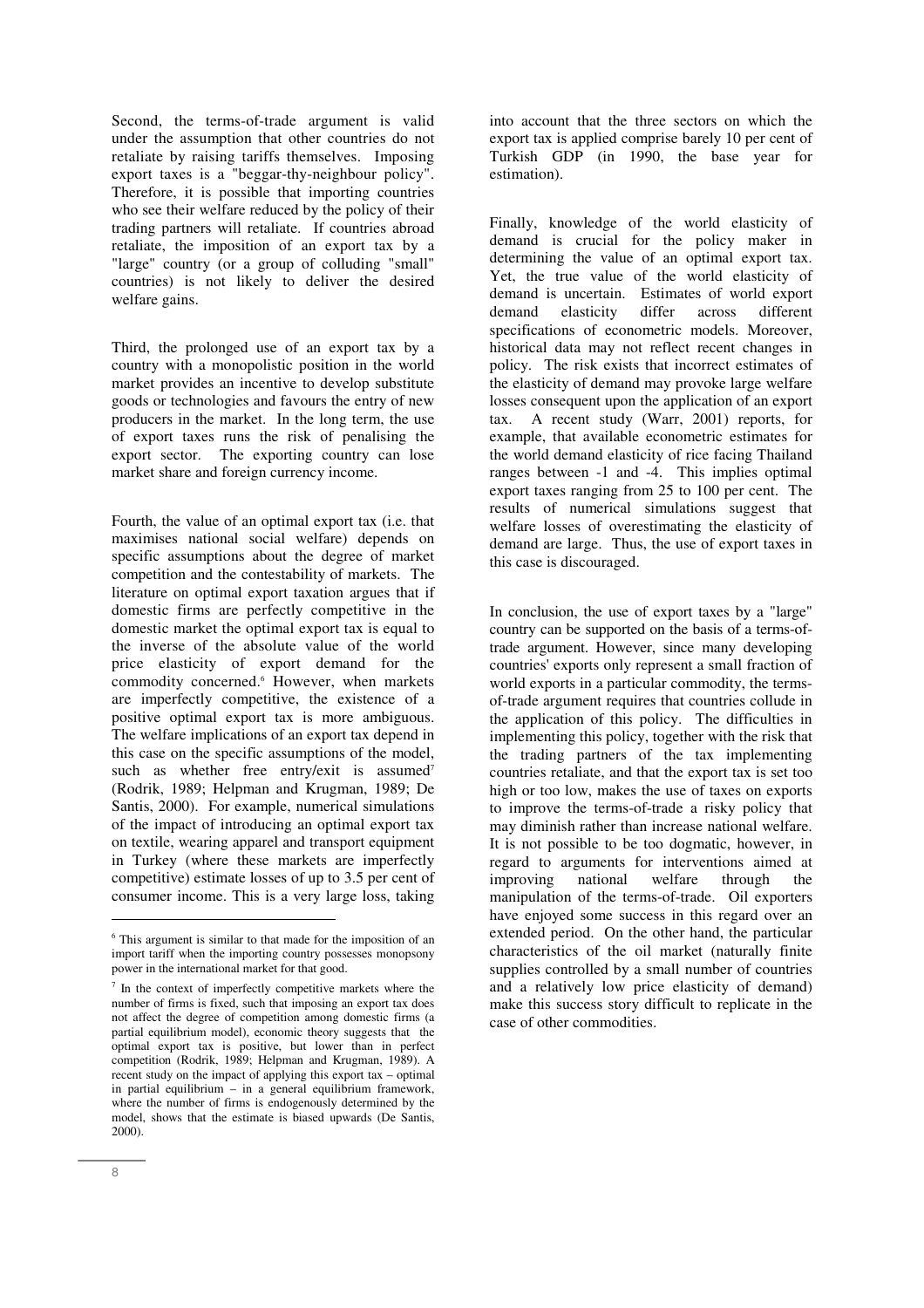B. STABILISATION OF DOMESTIC PRICES OF COMMODITIES, EXPORT EARNINGS AND INCOME

Short-run instability of commodity prices and the consequent instability of export earnings is a major obstacle to sustained development. Table 3 provides an index of export earning variability across selected LDCs and other developing countries. The table shows that the average export earnings variability for LDCs is significantly higher than the world average and even higher than the average across the most concentrated economies.

Due to imperfect capital markets and the insufficient spread of modern risk management  $in$ struments $8$  among developing countries, instability of export earnings may significantly reduce economic welfare. First, it may disrupt<br>investment planning decisions, misallocate investment planning decisions, resources and adversely affect growth. Small farmers facing liquidity constraints may be unable to buy the fertilisers or new seeds necessary to maintain quality and production capacity. This will imply opportunity losses and lower economic welfare when prices recover.

| <b>LDCs</b>              | Variability<br><b>Index</b> | Top 20 most concentrated<br>economies | Variability<br><b>Index</b> |
|--------------------------|-----------------------------|---------------------------------------|-----------------------------|
| Burundi                  | 71.30                       | Nigeria                               | 16.63                       |
| Congo, Rep.              | 33.57                       | Comoros                               | N/A                         |
| Rwanda                   | 31.67                       | Iran, Islamic Rep. of                 | N/A                         |
| Central African Republic | 20.91                       | <b>Botswana</b>                       | 2.27                        |
| Zambia                   | 19.73                       | Oman                                  | 2.94                        |
| Nigeria                  | 16.63                       | Saudi Arabia                          | N/A                         |
| Niger                    | 8.75                        | <b>Burundi</b>                        | 71.3                        |
| Burkina Faso             | 5.36                        | French Polynesia                      | N/A                         |
| Tanzania                 | 4.48                        | Syrian Arab Republic                  | N/A                         |
| Mozambique               | 4.33                        | Malta                                 | 1.85                        |
| Uganda                   | 4.03                        | Suriname                              | 12.18                       |
| Guinea                   | 4.00                        | New Caledonia                         | N/A                         |
| <b>Benin</b>             | 3.36                        | Venezuela                             | 4.54                        |
| Congo, Dem. Rep.         | 3.32                        | Azerbaijan                            | N/A                         |
| Mauritania               | 3.19                        | Saint Kitts and Nevis                 | 1.32                        |
| Chad                     | 2.99                        | Algeria                               | N/A                         |
| Myanmar                  | 2.89                        | Saint Lucia                           | 1.46                        |
| Guinea-Bissau            | 2.83                        | Jamaica                               | 1.83                        |
| Mali                     | 2.28                        | Tonga                                 | N/A                         |
| Gambia                   | 2.27                        | Guinea                                | 4                           |
| World                    | 2.5                         |                                       |                             |

# **Table 3: Variability of export earnings**

Note: Variability index is the coefficient of variation (CV) of export earnings growth rates. The CV is the ratio of the standard deviation to the mean. This standardisation allows comparison of the variability of two series with different means. Source: WTO.

 $\overline{a}$ 

<sup>8</sup> New forms of risk management include contracts such as swaps, futures and options.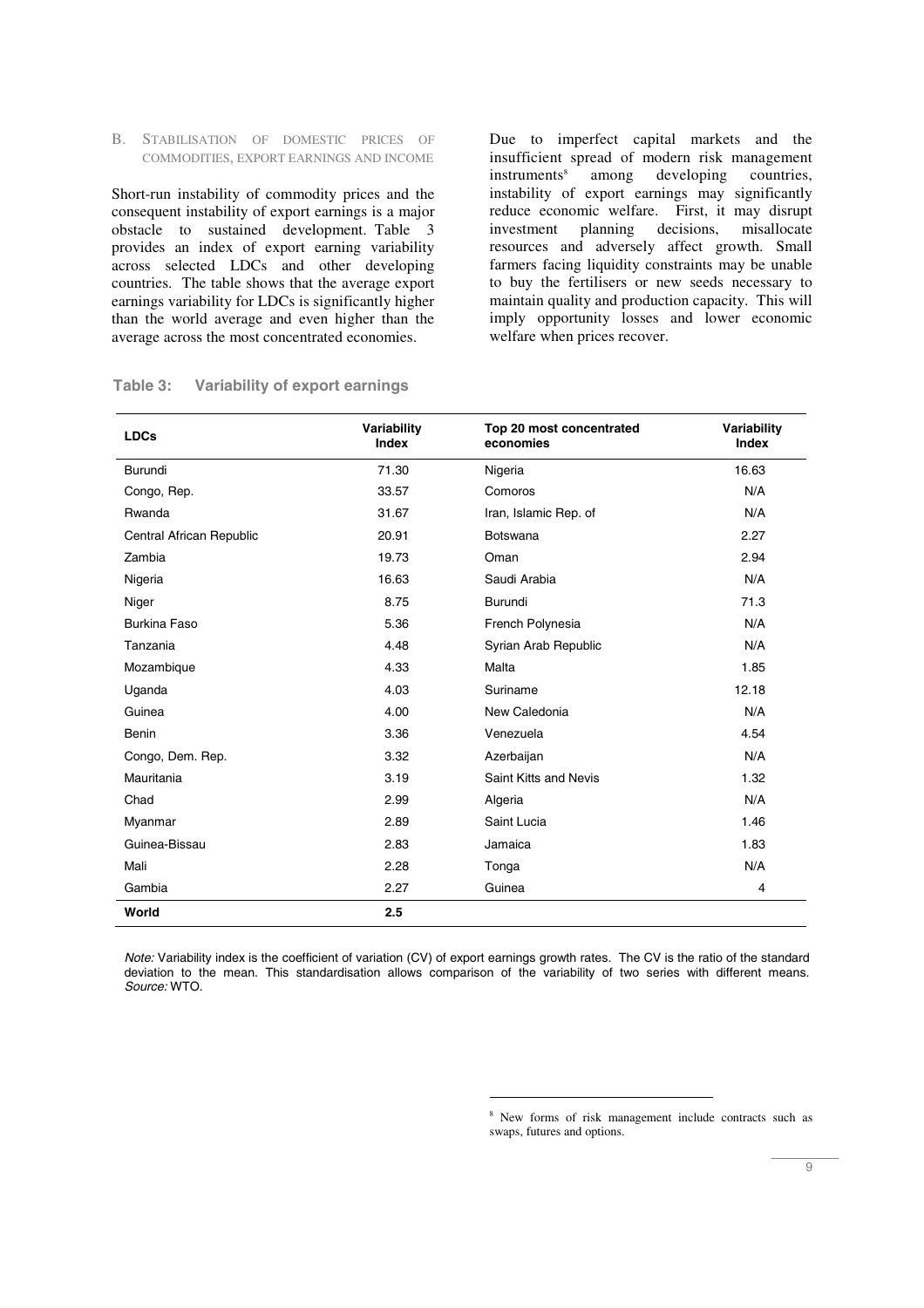Second, instability of export earnings increases the costs of "consumption-smoothing" over time, thus imposing negative effects on farmers' living conditions. For small-farmers whose family income depends on sales of their harvest abroad, a fall in the world price threatens income and food security, as the liquidity constraints impede them from borrowing when prices are low and saving when prices are high. Third, instability of export earnings can generate balance of payment problems and may result in a high level of external debt. Commodity price volatility can generate large trade imbalances in a country whose exports depend principally on that commodity. In particular, under a regime of fixed exchange rates, this would yield large losses or an accumulation of foreign reserves, and might result in a currency crisis. Finally, price instability can also exert a negative impact on public finances. When prices boom, and export earnings increase, government revenue increases too. Governments may be tempted to commit to long-term spending on the basis of this temporary increase in government revenue, which is likely to lead to higher public debt.

In all of the above circumstances, the use of export taxes can be supported on the basis of a secondbest argument. Developing more efficient stock markets and financial markets, introducing a flexible exchange rate regime, extending the tax base and improving the tax administration system could all contribute to solving the problems discussed above without distorting the economy and therefore at a smaller economic cost.

In order to reduce domestic price instability for export producers, many developing countries have used a system of variable tax rates – that is, high rates when export prices are high and vice versa, with a zero tax rate, say, below a threshold price that reflects costs. For example, Papua New Guinea established an export tax/subsidy rate for cocoa, coffee, copra and palm oil equal to one half the difference between the reference price – calculated as the average of the world price in the previous 10 years – and the actual price for the year (Bautista, 1996). At the same time as insulating farmers from some price instability, this tax mechanism tries to ensure that domestic prices do not diverge from the long-term world price trend, in order to promote allocative efficiency.

A progressive export tax system under which a high tax rate is imposed when world commodity

prices increase, but is reduced or removed when commodity prices fall, could capture part of the gains arising from increasing commodity prices and could mitigate the adverse impact of falling prices on producer's incomes. Three motives justify the use of an export tax in these circumstances. First, it would mitigate the spillover of higher world prices into the domestic market (recall that the impact of an export tax is to lower domestic prices), thus protecting local consumers. Second, it would increase government revenue, thus easing fiscal imbalances. Third, it would tax windfall gains of exporters, thus responding to a principal of fair redistribution of income.<sup>9</sup>

However, the use of an export tax to stabilise income is not without hazards. First, the trade tax needs to be properly defined: a flat export tax that would not differentiate between price increases and price falls would not be effective in smoothing the transmission of world price shocks to the domestic economy.

Second, a progressive export tax system can reduce the transmission of external shocks to the domestic economy and act as an income stabiliser only if governments are willing to adjust their expenditure patterns so as to smooth government expenditure over time. Volatility of world prices will result in fluctuations in tax revenue. In order to stabilise income in the domestic economy, governments will have to save in a period of high tax revenue and spend more in periods of low tax revenue. If the government has a higher propensity to spend than consumers, then the income multiplier is higher the higher the export tax, so even a progressive export taxes system would fail to stabilise the economy.

Finally, there is need for political and social institutional flexibility to allow for adjustments to changing conditions (see next subsection for further details). Often the causes that have prompted the implementation of a tax can peter out quickly. Changed conditions would require a quick policy

 $\overline{a}$ 

<sup>&</sup>lt;sup>9</sup> A similar justification for the use of export taxes is used for the case of a large currency depreciation. There is generally strong political support for imposing an export tax at the time of a large currency depreciation. In these circumstances exporters receive windfall gains and a tax on these gains is regarded as a means to increase government revenue, while responding to a principal of fair redistribution of income. It is worth noting that the large currency depreciation argument for taxation of exports justifies only temporary export taxes and potentially justify taxation of all exports, including those commodities in respect of which the exporting country possesses no monopoly power.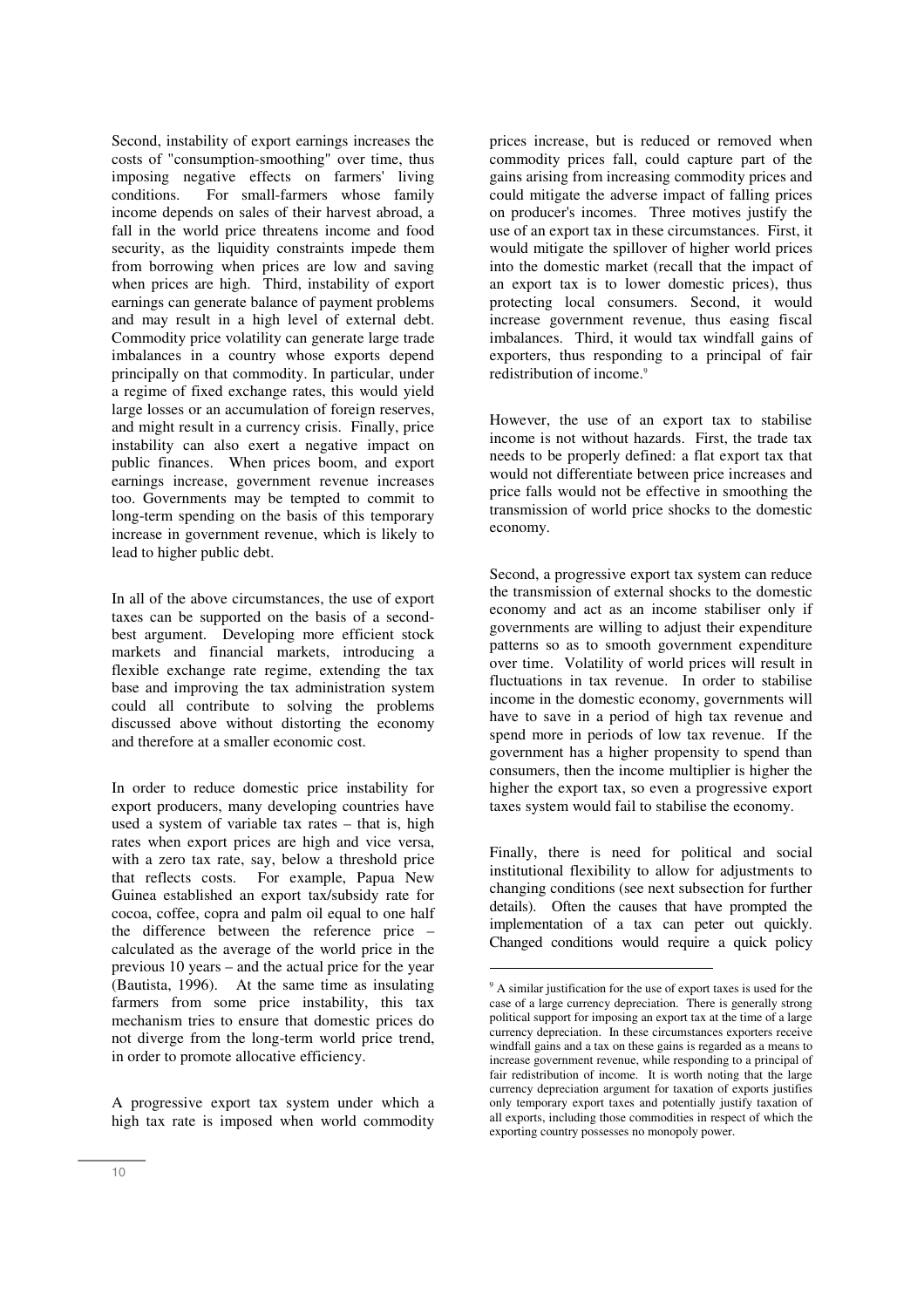reversal. But many countries, especially developing countries, lack such political and institutional flexibility.

To sum up, notwithstanding that the imposition of an export tax is a second-best policy option for income stabilisation, its success will depend on appropriate design, the government pursuing a long run sustainable spending programme, and the country enjoying adequate political and institutional flexibility.

#### C. CONTROLLING INFLATIONARY PRESSURES

An increase in the international price of a commodity also consumed domestically may create inflationary pressures at home. In these circumstances some governments have reverted to export taxes as a policy instrument to keep inflation under control. For example, concerned with the increasing international price of cooking oil, $10$  the Indonesian Government imposed export taxes on palm oil products, including crude and palm cooking oil in 1994.

The rationale for the use of export taxes to control inflationary pressures relies on the following three points. First, an export tax reduces the domestic price of the taxed commodity, thus partially offsetting the inflationary pressures coming from higher prices abroad. Second, an export tax on primary commodities will be reflected in lower costs for processing industries, thus furthering lowering consumption prices for processed goods. For example, in the case of Indonesia in 1994, the export tax on crude oil would reduce the price of crude palm oil, and this would be reflected in lower prices for cooking oil. Third, by reducing the income derived from exports in the short run, an export tax also reduces the impact that higher international prices have in the domestic market through their adverse effect on consumption.

There are, however, limits to such policies. The extent to which lower production costs, due to lower costs of the intermediate input commodity, are passed on in lower prices for processed goods depends on the market structure of the processed product. If markets have an oligopolistic structure, consumers might not benefit from lower prices for the processed commodity. In the case of Indonesia,

j

for example, the palm oil industry is largely concentrated. The five biggest refiners represent over 60 per cent of the industry and control the leading brand-names in cooking oil (Larson, 1996), which might suggest a potential oligopolistic market structure. Empirical studies have shown that export taxes in Indonesia were effective in mitigating the transmission of higher foreign prices into higher domestic prices. However, market intermediaries rather than final consumers appropriated most of the benefits. In fact, while the ex-factory and wholesale prices of palm cooking oil fell significantly, retail prices did not (Marks et al., 1998; see also Section IV.2).

In addition, export taxes may have long-run inflationary consequences on the economy. Export taxes may depress the incentive to invest in the production of the taxed commodity. The long-term supply of the good might fall, thus resulting in higher domestic prices.

To sum up, the successful use of an export tax as a control for inflationary pressures depends on the structure of the product market. In the long term export taxes might yield opposite consequences to those intended.

## D. INFANT INDUSTRY ARGUMENT

Export taxes can be justified on the basis of the socalled infant industry argument. The argument relies on the belief that primary commodity exporters lag behind exporters of manufacturing products. Countries that specialise in lower valueadded sectors (less dynamic manufacturing sectors according to a modern version of the infant industry argument) will be locked into a production structure that entails lower growth rates than those of countries specialised in higher value-added (more dynamic) sectors. Temporary protection or subsidisation of a newly established domestic manufacturing industry that is less productive than foreign industries is seen as a way of trying to develop a comparative advantage in that industry. If productivity will rise with experience, there is a first-best argument for a subsidy and a second-best argument for protection.

Export taxes on primary commodities (especially unprocessed) work as an indirect subsidy to higher value-added manufacturing or processing industries. Export taxes on primary commodities can be used to reduce the domestic price of primary products in order to guarantee supply of

<sup>10</sup> The Indonesian Government considers cooking oil an "essential commodity", so it is very concerned with its price dynamics.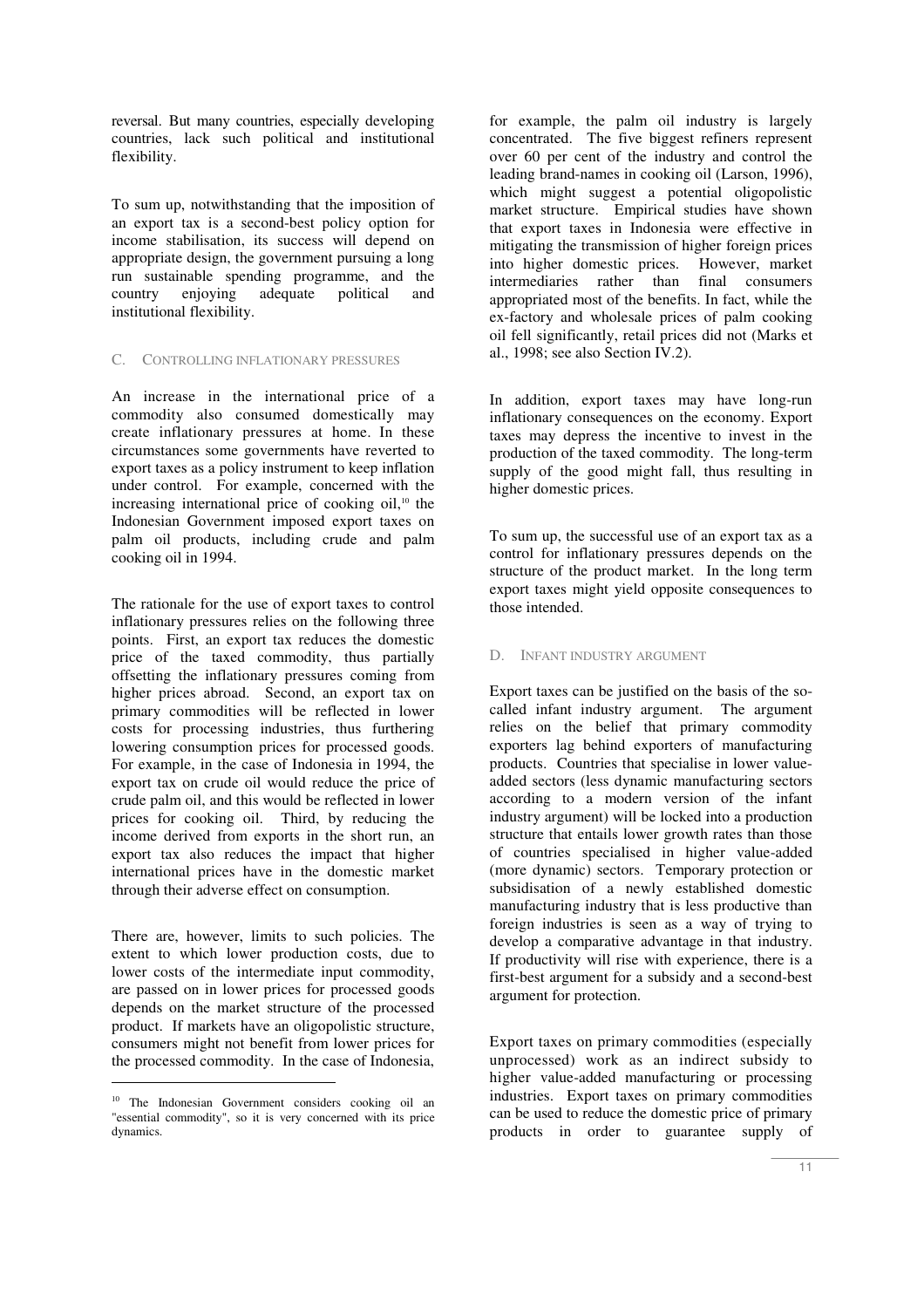intermediate inputs at below world market prices for domestic processing industries. In this way, export taxes provide an incentive for the development of domestic manufacturing or processing industries with higher value-added exports.

What are the drawbacks associated with the utilisation of export taxes as a form of subsidy to the processing industry? First of all, the infant industry argument relies on the belief that the industrial structure is static, there are no technological spillovers across countries or industries, and that the ranking of industries according to their productivity growth is constant over time. On the contrary, there is evidence that industries experience periods of high and low productivity growth, the most dynamic sectors are different across countries and across time, and there is also evidence of technology transfer. Second, there is a risk that export taxes, as other forms of subsidisation, may encourage the development of inefficient industries that will depend on government subsidies to survive in the market.

Other important issues more strictly related to export taxes rather than infant industry policies in general concern: their redistributive effects, their perverse effects when the internal and international markets are imperfectly competitive and the possibility of adverse environmental effects.

As regards income distribution, an export tax on a raw commodity entails the redistribution of welfare from primary commodity suppliers to downstream processors. This might increase income inequality within a country and severely affect the poorest strata of the population.

As far as market imperfections are concerned, since there are several layers that separate the raw commodity growers and processors, a one-to-one pass-through from farmers to processors cannot be expected. For example, in Mozambique, cashew growers receive only around 40-50 per cent of the after tax boarder price, most of the difference going to local and regional traders. Imperfect competition in the internal market lowers the costsaving effect of an export tax on a raw commodity price for processors and this might undermine the effectiveness of an export tax as industrial development policy. Moreover, if for example, the international market for the processed good is monopsonistic, then the transformation from rawcommodity exporter to processed-good exporter

would result in a worsening of the country's termsof-trade.

Finally, negative environmental effects can be associated with the use of export restrictions on natural resources. For example, an export tax on lumber may encourage the development of the domestic wood processing industry, thus favouring the depletion of forests. Moreover, export taxes may provide a disincentive for owners of the resources to conserve them, and for processors to use them efficiently without wastages. For example, in the case of Indonesia, where high export taxes on lumber exports are levied, some studies have found wastage ratios of up to 50 per cent in some wood-processing factories, about double the international average (World Bank 1995, 1997, 1998). Other studies have identified a link between export restrictive trade policy on timber that lowers the price of logs and poor logging, conservation and scrapping practices. Low timber prices discourage sales of scrap wood (burning scrap wood might be an easier solution) and re-plantation practices, thus penalising the environment (for more details see Section IV.5 and WTO, 1998).

In conclusion, evidence and theoretical arguments seem to suggest that export taxes on raw commodities may not be a suitable measure to achieve sustained development – distributional effects, imperfections in internal and international markets, and the possibility of negative environmental consequences all suggest caution.

E. RETALIATING TO TARIFF ESCALATION IN EXPORT MARKETS

Export taxes have been suggested as a retaliation policy or strategic response to tariff escalation. Tariff escalation is the practice of charging higher import tariffs on processed goods than on unprocessed ones (Table 4). To the extent that developed country imports are crucial in the development of a high value-added industry in developing countries, tariff escalation in developed countries may hinder the development of a local high value-added industry in developing countries,<br>while simultaneously favouring processing while simultaneously favouring industries in developed countries. Tariff escalation in developed countries discourages diversification of production in developing countries and increases their reliance on unprocessed primary commodities.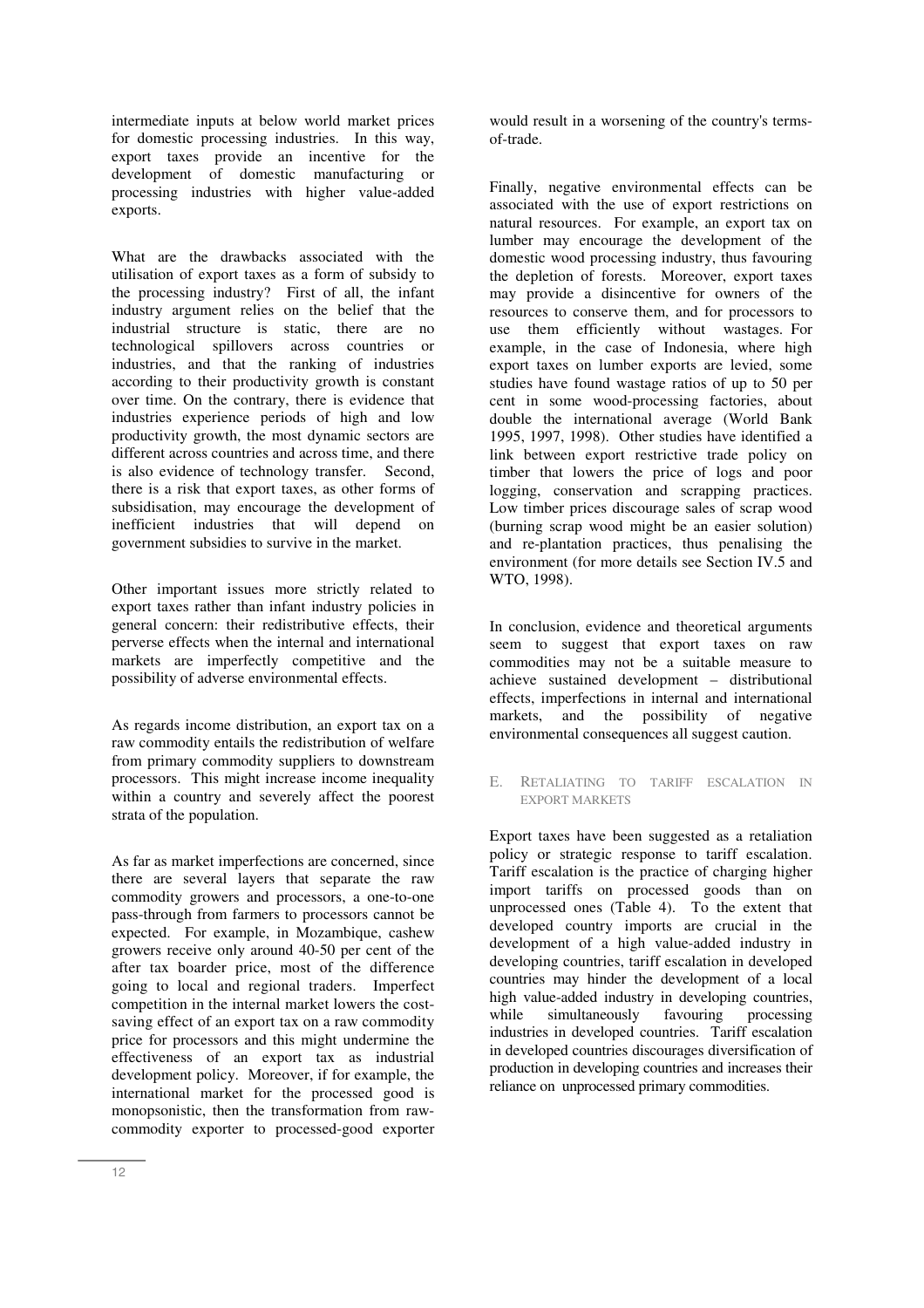In this situation, the removal of tariff escalation would be the first-best policy that does not create distortions. Export taxes are a second-best policy. An export tax on the unprocessed commodity, by reducing its domestic price, will favour the development of the local processing industry, thus offsetting the distortionary effect created by tariff escalation.

In principle, then, an export tax on unprocessed goods can work to compensate for the supposed disadvantage created by developed country tariff escalation. There are, however, a few notes of caution. Firstly, all the problems highlighted in the previous discussion that are associated with the use of an export tax as infant industry policy also hold in the present case. In brief, imposing a tax on exports of raw commodities (i) will discourage investment in the exporting sector; (ii) will reduce the income of poor raw commodity producers (making it necessary to assess whether gains accruing to workers in the processing industry dominate the losses incurred by farmers); (iii) might be ineffective if the internal markets are imperfectly competitive and intermediate traders rather than processors appropriate the lower cost margin, (iv) might turn the terms-of-trade against

# **Table 4: Developed country tariff escalation**

| (Average applied tariffs for selected commodities in per cent) |  |
|----------------------------------------------------------------|--|
|----------------------------------------------------------------|--|

the country if the international market for the processed good is monopsonostic and (v) might have negative environmental effects.

Turning more specifically to the issue of tariff escalation, the degree of escalation differs greatly across countries. Table 4 shows that the biggest differential in average applied rates in developed countries is 22 per cent in the case of Japan on cocoa. The biggest differentials in applied rates are 7 and 8 per cent in the case of the United States (coffee) and the EU (cocoa) respectively. The tariff escalation found in some developing countries is more prominent. For example, in the case of Mexico the differential in applied tariffs on coffee is nearly 120 per cent, and in the case of Turkey the differential is nearly 40 per cent (WTO, 2003). Not accounting for non-*ad valorem* rates,<sup>11</sup> the degree of tariff escalation found in average applied rates in developed countries (for the commodities selected in Table 4) appears to be relatively low. This seems to suggest that factors other than tariff escalation may actually discourage the development of the processing industry. Direct interventions addressing these factors would be the first-best policy in this case.

|                             |       |        | <b>COMMODITY</b> |                              |       |
|-----------------------------|-------|--------|------------------|------------------------------|-------|
|                             | Cocoa | Coffee | Jute             | Non-ferrous<br><b>Metals</b> | Sugar |
| <b>Australia</b>            |       |        |                  |                              |       |
| Unprocessed                 | 0.0   | 0.0    | 0.0              | 0.0                          | N/A   |
| Prepared or preserved       | 5.0   | 0.0    | 0.0              | 4.4                          | 5.0   |
| Canada                      |       |        |                  |                              |       |
| Unprocessed                 | 0.0   | 0.0    | 0.0              | 0.0                          | N/A   |
| Prepared or preserved       | 5.2   | 0.0    | 5.5              | 2.9                          | 7.8   |
| <b>European Communities</b> |       |        |                  |                              |       |
| Unprocessed                 | 0.0   | 4.2    | 0.0              | 0.0                          | N/A   |
| Prepared or preserved       | 8.0   | 9.8    | 3.0              | 4.0                          | 13.4  |
| Japan                       |       |        |                  |                              |       |
| Unprocessed                 | 0.0   | 0.0    | 0.0              | 0.0                          | N/A   |
| Prepared or preserved       | 21.7  | 19.8   | 0.0              | 2.1                          | 19.8  |
| <b>United States</b>        |       |        |                  |                              |       |
| Unprocessed                 | 0.0   | 0.0    | 0.0              | 0.0                          | N/A   |
| Prepared or preserved       | 6.3   | 6.8    | 0.0              | 2.8                          | 8.1   |

 $\overline{a}$ 

Source: WTO.

<sup>11</sup> Different methodologies exist to calculate ad valorem equivalents (AVEs). An analysis of the tariff profile across countries including AVEs goes beyond the scope of this paper.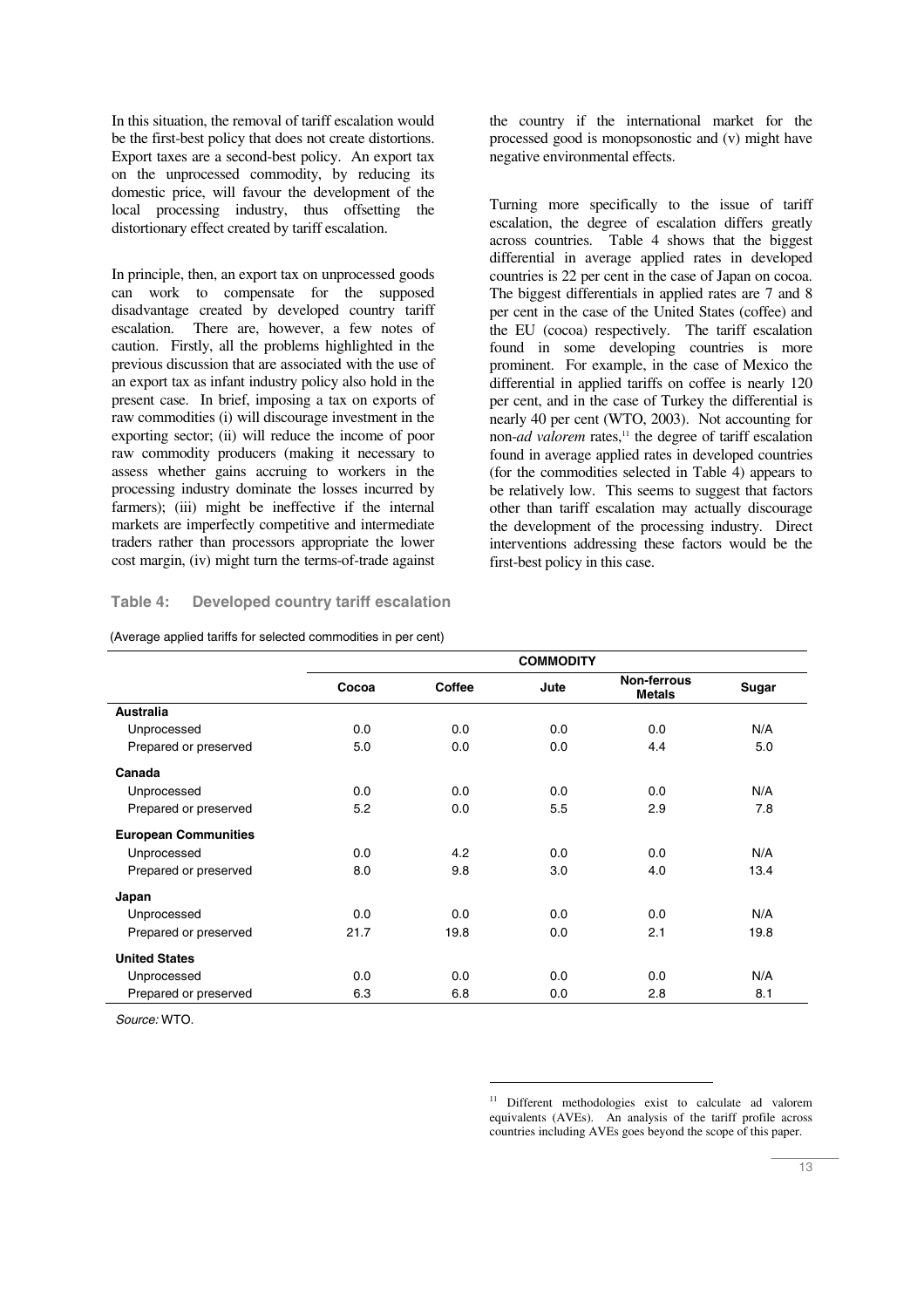#### F. EASING THE CHALLENGES OF GOVERNMENT REVENUE COLLECTION

For many developing countries with a poor tax administration system, primary commodity exports constitute an easily exploitable taxable base (Table 5). In those countries where agricultural and livestock production is divided among many small and medium-sized producers, net income taxes and land taxes require an efficient tax administration system to verify the declaration of net income and to evaluate land properties. When the goods produced and exported have known international prices, export taxes can be more readily applied and are more transparent.

However, export tax systems are neither free of administrative problems nor are they a solution for a sustainable government budget. Customs officers may encounter problems in verifying the value of a good when its international price is not known. Moreover, government revenue may be exposed to the risk of large fluctuations. In fact, export tax revenues are highly unstable. Fluctuations in the international price of primary commodities, supply fluctuations and variability of the real exchange rate are among the factors which cause export tax revenue volatility in developing countries.

As argued in Section III.2, a progressive export tax system that contributed to the stabilisation of export earnings might actually accentuate government revenue instability.

Governments can limit the adverse budgetary consequences of a tax system highly dependent on export taxes by establishing a buffer fund, where export tax revenues are deposited when prices are high and from which subsidies to producers are drawn when export prices are low. However, historically, these solutions have not proved to be very efficient. Many national and international stabilisation funds have been set up. These include national commodity marketing boards, international cartels and associations, the IMF's compensatory financing facility, the EC's STABEX and UNCTAD's Integrated Programme for Commodities.<sup>12</sup> Although the utility of a stabilisation fund working along the lines described above has been accepted in many quarters, the implementation of stabilisation policies in developing countries has suffered from the limited flexibility of political and social institutions (Andic et al., 1990). Moreover, some funds did not manage to intervene effectively because of lack of sufficient resources and others have failed to find an equitable mechanism to divide compensation among countries.

**Table 5: Ratio of export tax revenue over total tax revenue for selected developing countries**

| Country         | 1990 | 1995  | 2000 | 1990-2000 |
|-----------------|------|-------|------|-----------|
| Argentina       | N/A  | 0.11  | 0.09 | 0.34      |
| Cameroon        | 1.71 | 10.83 | 2.00 | 4.97      |
| Costa Rica      | N/A  | 3.04  | 0.21 | 1.66      |
| Dominican Rep.  | 0.08 | 0.02  | 0.01 | 0.02      |
| Ghana           | N/A  | 13.81 | 4.05 | 11.23     |
| India           | N/A  | 0.14  | 0.07 | 0.15      |
| Indonesia       | 0.12 | 0.26  | N/A  | 0.45      |
| Madagascar      | N/A  | 3.92  | 0.00 | 2.65      |
| Malaysia        | 9.27 | 2.05  | 2.19 | 3.82      |
| <b>Thailand</b> | N/A  | 0.21  | 0.34 | 0.24      |

 $\overline{a}$ 

(Percentage)

Source: Government Finance Statistics Yearbook 2001, IMF.

<sup>&</sup>lt;sup>12</sup> STABEX is a compensatory finance scheme to stabilise export earnings of the ACP countries. It was set up under Lomé I and it establishes that if particular export commodity earnings from export to the Community fall below a four year average, member countries can borrow (for further details refer to Koehler, 1997). The Compensatory Financing Facility of the IMF finances members facing balance of payment problems due to export earnings' shortfalls.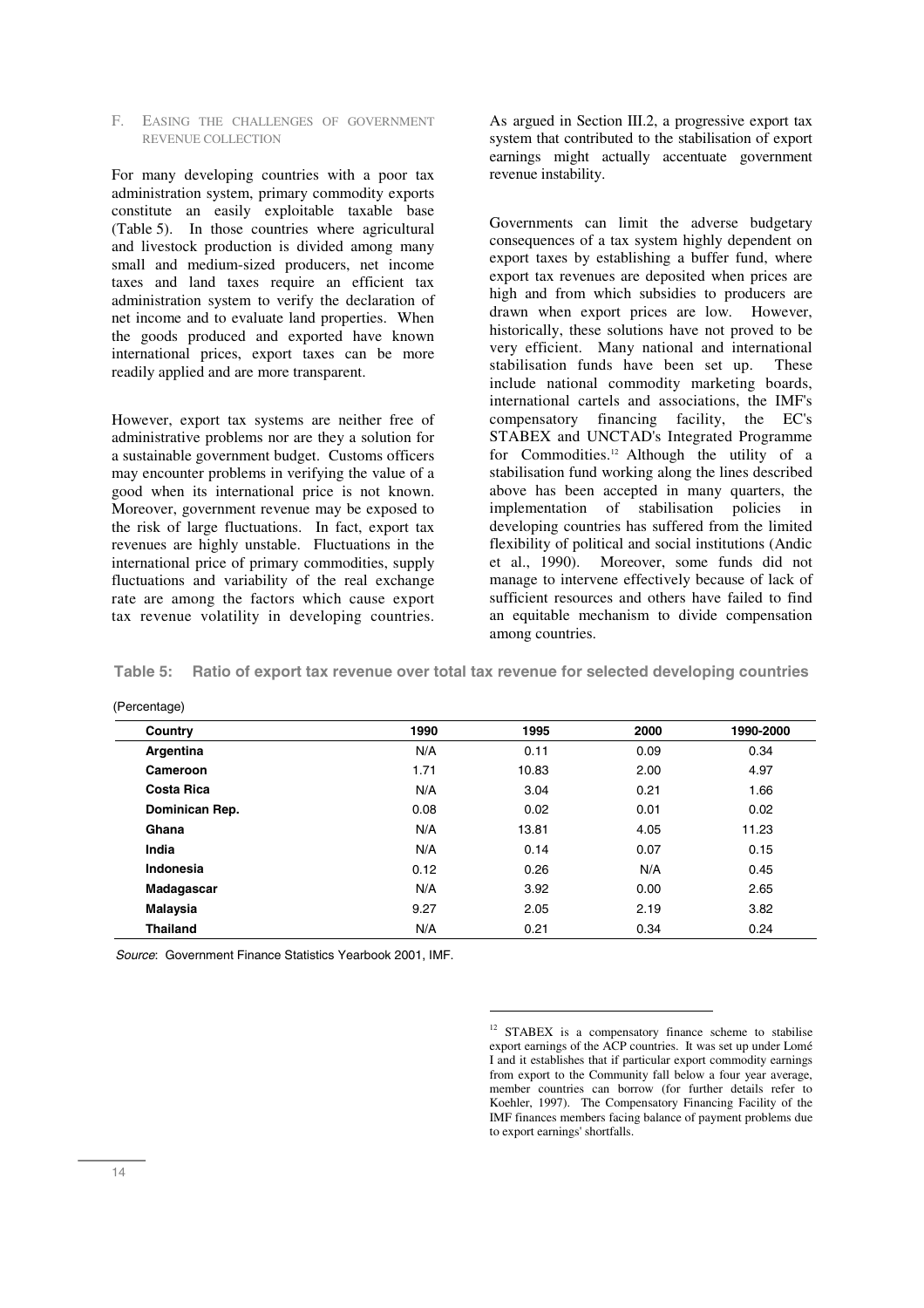#### G. DOES AN EXPORT TAX HELP THE POOR?

Like any indirect tax or similar intervention, an export tax creates winners and losers within a country. Whether the poor or the rich gain depends principally on who owns the factor used intensively in the production of the taxed good, the share of budget expenditure on this commodity and, how the government redistributes higher tax revenues among the population.

An export tax has three effects on household income. The gross income effect occurs through the impact of an export tax on the returns to factors of production (land, capital and skilled and unskilled labour). Second, the purchasing power effect operates through the relative change in the prices of consumed goods. Third, the disposable income effect works through the government's redistribution of the fiscal revenue derived from the tax.

Let us assume that an export tax is levied on rice. As the price of rice falls in the domestic market, the return to specific factors, such as land, and factors used intensively in the production of rice, such as unskilled labour, fall. Landowners and unskilled workers will receive lower remuneration, while skilled workers and owners of mobile capital used in the production of alternative commodities will increase (see Section II.2.c). Provided that the poor are more likely to be suppliers of unskilled labour, that there are no government regulations in the country (such as a minimum wage) and that unemployment is high (i.e. few alternative job opportunities), they will suffer a decline in their gross income (*negative gross income effect*).

In addition, an export tax on rice will reduce its domestic price. The purchasing power of both rich and poor households will increase (*positive purchasing power effect*), but most of the gain will occur in that segment of the population which spends a higher percentage of its budget on rice. As long as the poor allocate a higher share of there expenditure to rice than the rich, they will gain more from a fall in the price of rice than the rich.

Finally, the overall effect of an export tax on the poor will also depend on how the government will redistribute the higher fiscal revenue generated by the export tax. The more redistributive the government policy is, the larger the gains for the poor (*uncertain disposable income effect*).

To conclude, it is worth highlighting that an export tax on primary commodities might not benefit poor households. The benefits arising from lower prices might be offset by lower real wages. Moreover, to the extent that unskilled workers are a mobile factor of production, and not many job opportunities exist, an export tax on a certain commodity might also keep wages of economywide unskilled workers down.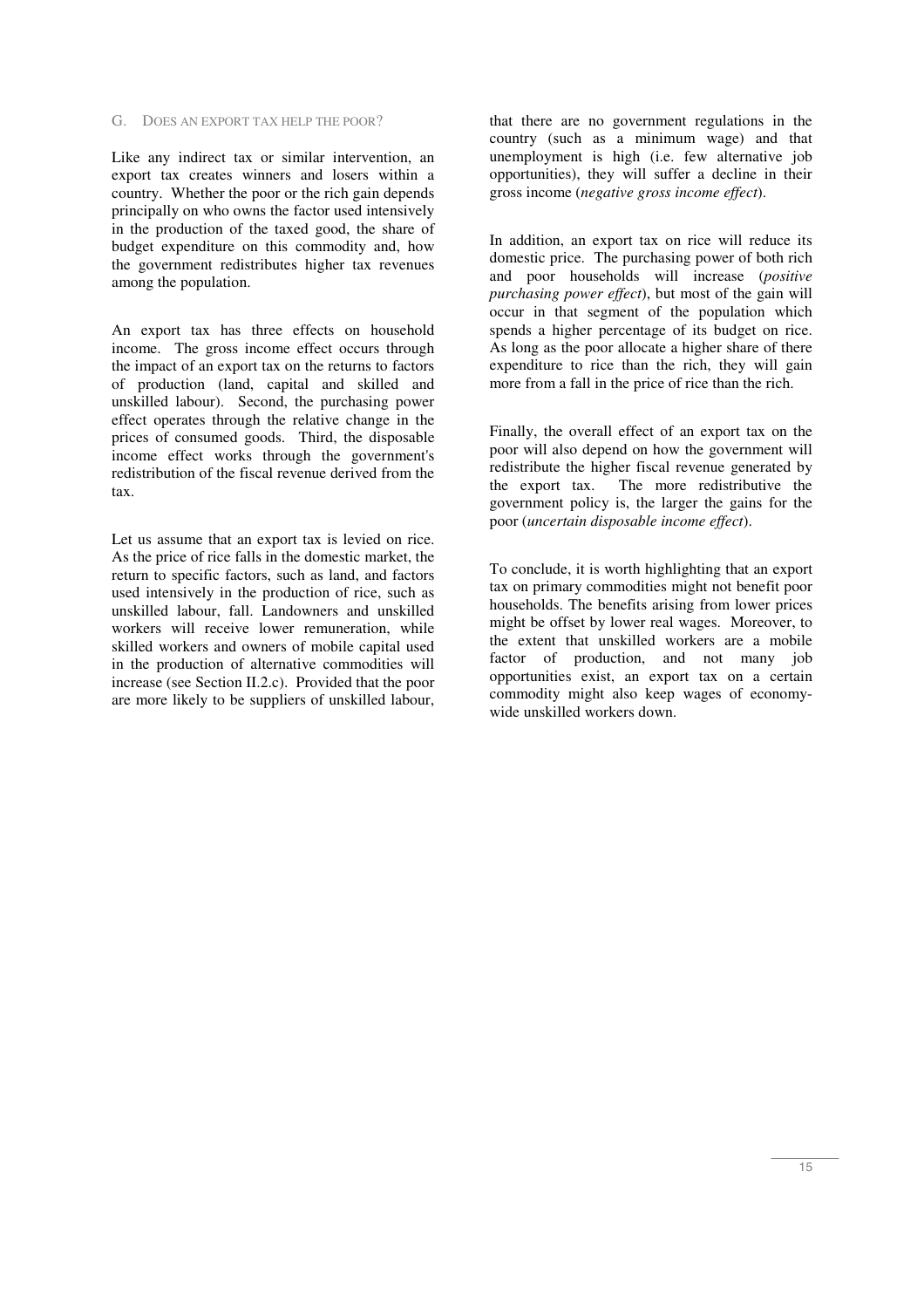# **IV. EVIDENCE ON THE ECONOMIC IMPACT OF EXPORT TAXES THROUGH SELECTED CASE STUDIES**

# This Section reviews some empirical studies on the effect of export taxes.

A. THE CASE OF COPRA<sup>13</sup> IN THE PHILIPPINES: CONTINUED FLUCTUATIONS IN EXPORT EARNINGS, LOWER WELFARE FOR UNSKILLED WORKERS

The devaluation of the Philippines currency in 1970 and the world commodity boom (1972-1974) led to significant gains for coconut producers and other major crop exporters. As the large devaluation had entailed windfall gains for exporters, political support for an export tax policy emerged. Moreover, in the 1970s the Philippines was the largest exporter of copra and coconut oil in world trade. There was, therefore, a reason to suppose that the Philippines possessed a certain degree of monopoly power (namely, it was a "large" country in this market) and that the coconut industry faced negative elasticity in world export demand. An export tax would improve the Philippines' terms-of- trade, mitigate inflationary pressures coming from the external shock of higher prices, and respond to the principle of a fairer distribution of income. The Government of the Philippines intervened by levying stabilisation export taxes of 6 per cent for copra and 4 per cent for other coconut products. An additional tax ranging from 20 to 30 per cent was levied in 1974 on the premium that coconut exporters received from the increased price. The export levy was abolished only in 1985.

The implementation of a copra export tax in the Philippines did not yield the desired effects. First, the taxation of exports did not reduce the instability of the domestic price for copra in the Philippines below that of its world price, but rather it amplified the transmission of world price fluctuations onto the domestic market. The reasons are twofold. First, as empirical studies examining the impact of copra export tax in the Philippines pointed out, the Philippines should have been treated as a "small" country. The reason is that coconut oil can be substituted by other vegetable oils, and represents only a small percentage of the expenditure on vegetable oils of the major trading partners of the

Philippines (Bautista, 1996). These studies suggest that the optimal export tax might have been much lower than that set by the Government, and the expected benefits from improved terms-of-trade were not realised. Second, sector-specific policies and economy-wide policies during the 1970s led to an overvalued exchange rate in the Philippines. The resulting loss of competitiveness further reduced prices, thus discouraging production. As a consequence, when international prices fell, the drop was even more substantial in domestic market.

Another undesired effect of the use of export taxes in the Philippines was that export taxes on copra reduced the welfare of coconut exporters and unskilled workers throughout the economy. Coconut producers, among the poorest people in the Philippines, suffered a reduction of their income. This negative gross income effect dominated the positive purchasing power effect due to lower domestic prices, resulting in lower welfare overall for this segment of the population. Moreover, lower relative prices for coconut products led to lower wages economy-wide for unskilled workers, since the coconut industry is both unskilled-labour intensive and a large employer of unskilled labour in the Philippines (Warr, 2002).

## B. INDONESIAN PALM OIL INDUSTRY: FAILURE TO CONTROL INFLATION

Concerned with increasing prices of cooking oil, the Indonesian Government imposed export taxes on palm oil products in 1994. The affected products included crude palm oil; refined, bleached, deodorized palm oil; crude olein and refined, bleached, deodorized olein (cooking palm oil). In 1998, following the economic crisis and political turmoil, exports of crude palm oil and palm oil products were banned.

Indonesia is the world's second largest producer of palm oil, behind Malaysia. In 1993, Indonesia supplied 27 per cent of world crude palm oil production. However, in terms of the market for vegetable oil, Indonesian palm oil represents less than 5 per cent of production. Whether the imposition of an export tax could also be justified on the basis of the terms-of-trade argument therefore remains unclear.

-

 $13$  Copra is the unprocessed inner flesh of the coconut, and is the intermediate product normally sold by coconut producers.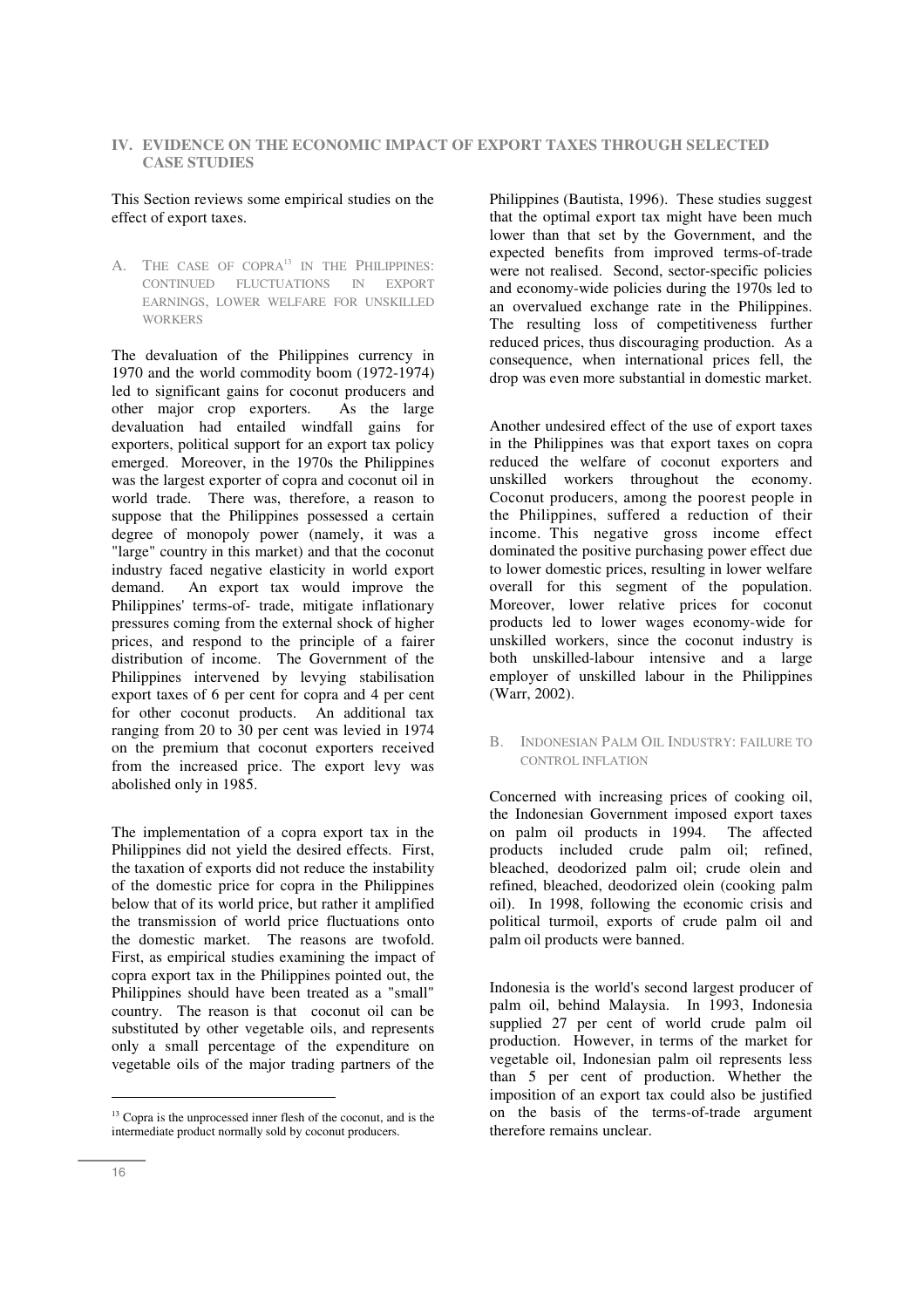How did the export tax impact the Indonesian economy? Who were the winners and losers from this policy? First, the price of palm oil products decreased, so consumers gained. However, the positive impact of lower palm oil prices on inflation and consumer welfare was very small. This is because cooking oil represents only 4 per cent of the budget of the poorest 20 per cent of rural households, and 1.4 per cent of the basket of goods in the Indonesian CPI. Moreover, the fall in ex-factory prices was not fully reflected in lower consumer prices. It is also worth noting that the increase in the world price of palm oil (at the origin of the trade policy intervention) was temporary. To a large extent, the reduction in Indonesian palm oil prices was the consequence of the world price reduction rather than the introduction of the export tax on palm oil.

Second, export taxes reduced the revenue of palm oil producers, but increased that of palm oil distributors. Palm oil producers are small-holders. They account for 22 per cent of production, whereas the Indonesian Government and private estates hold 33 per cent and 43 per cent respectively of total production. An empirical study (Marks et al., 1998) estimated a loss equal to nearly \$70 million for palm oil producers, and well above \$100 million for private estates and the Government. Palm oil distributors were estimated to have gained about \$100 million. This meant that the fall in crude oil prices was only partially passed on to consumers – retail prices fell by less than the price of crude oil.

Third, export taxes reduced the total revenue of the Government from palm oil and the profits of palm oil processors. Empirical estimates show that the increased tax revenue was not sufficient to compensate the Government for the loss of income incurred by state-owned palm oil estates.

With regard to the palm oil refining industry, a study by the World Bank finds that the way in which the export tax was implemented<sup>14</sup> contributed to increased uncertainty regarding the profit margins of the processing industry and reduced the scope for effective risk management, thereby hindering investment (Larson, 1996).

<sup>14</sup> In particular, the fact that export taxes on crude palm oil and its products were fixed independently from the percentage of crude palm oil in its refined products.

j

Finally, the export tax on palm oil products also affected the coconut oil market. The major sources of cooking oil in Indonesia are copra (raw material for coconut oil) and crude palm oil. Palm cooking oil is used more than any other cooking oil in Indonesia, accounting for about 75 per cent of the market. Palm cooking oil is also exported. Coconut oil covers about 17 per cent of the local market. The tax on palm oil has diverted the supply of palm oil from exports to the local market, thus putting downward pressure on the price of coconut oil. Under this competitive pressure, many coconut factories closed down.

To sum up, in the case of Indonesia, the modest control of inflation achieved by the imposition of an export tax occurred at the expense of significant losses in terms of economic efficiency. The effects of the tax also spread to the coconut market.

# C. COTTON AND YARN MARKETS IN PAKISTAN: A CASE OF INFANT INDUSTRY PROTECTION

Between 1988 and 1995, the Government of Pakistan imposed an export tax on raw cotton, with the objective of encouraging the development of the yarn cotton industry, a higher value-added industry. The export tax on raw cotton was to reduce the price of cotton fibre so that yarn cotton producers could benefit from lower input costs.

What have the effects of these policies been? At first glance, the policy appears to have been successful. After 1988, cotton exports decreased significantly, but production and exports of yarn increased.

However, two important considerations should be mentioned. First, a recent study on the cotton and yarn industry in Pakistan shows that the lowering of the price of cotton has not significantly affected yarn production because demand for cotton in the yarn industry in Pakistan is highly inelastic<sup>15</sup> (Hudson and Ethridge, 1999). Therefore, the positive contribution of the export tax on cotton (indirect subsidy) towards increased growth rates in the yarn sector was marginal at best. Yarn spinners in Pakistan were already paying between 20 and 35 per cent less than yarn spinners in other countries. Thus, there was no real incentive to respond to

 $\overline{a}$ 

<sup>&</sup>lt;sup>15</sup> As a caveat, note that however, the short time spell of the study 1988-1993 might be the reason why this study estimates such a highly inelastic demand.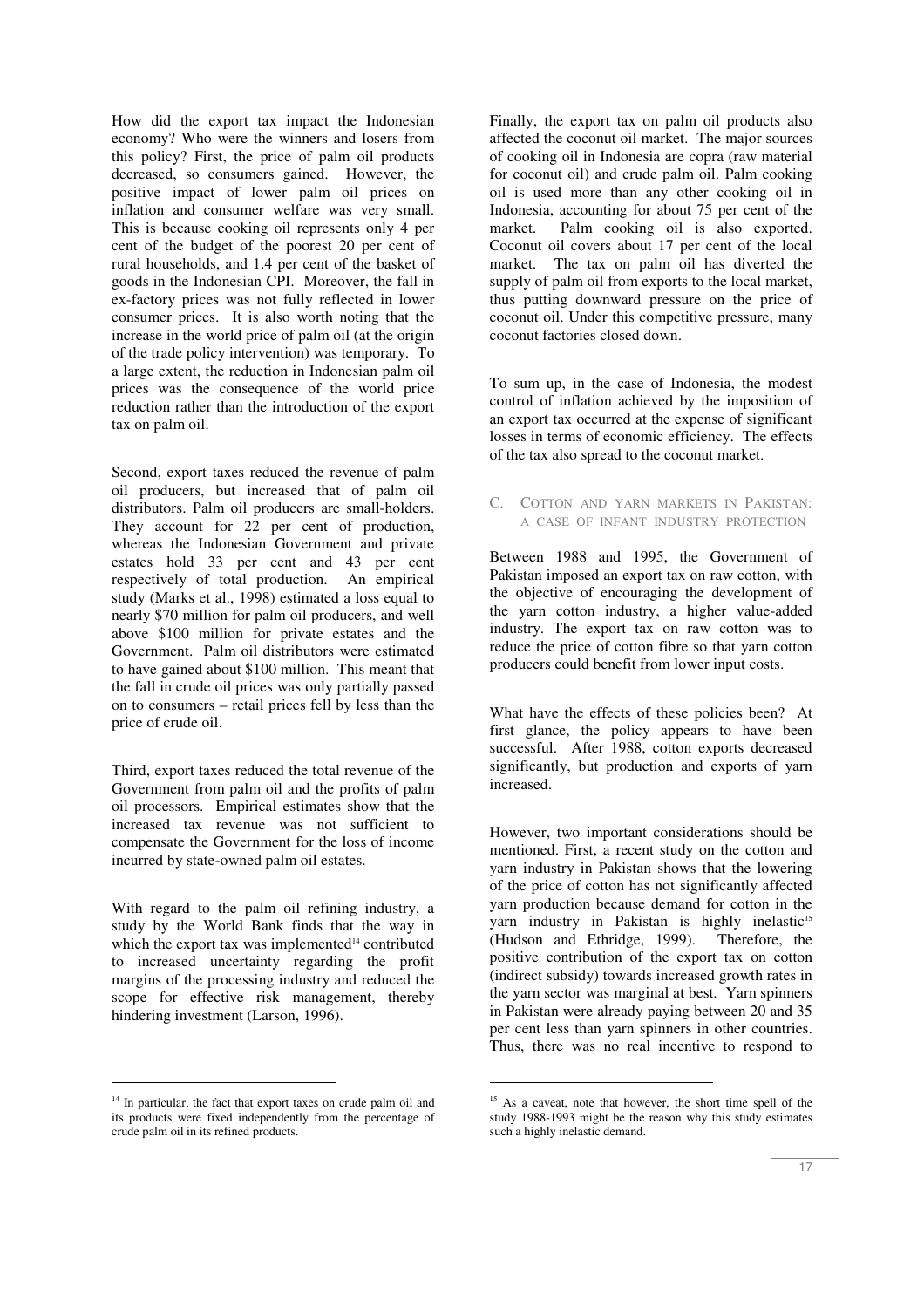marginal increases or decreases in the price of cotton. The indirect subsidy to the yarn sector in Pakistan might have helped the sector to keep up with international competition deriving from the introduction of cost-saving technology in other countries, but arguably provided a disincentive for Pakistan to upgrade its own technology.

Second, the export tax had a detrimental effect on the cotton sector. The raw fibre sector grew at a much lower rate than it would have grown at had growers received international prices in free market conditions. Export taxes transferred income from cotton growers to yarn producers.

In conclusion, the case of cotton and yarn highlights the fact that the efficacy of an export tax in developing the processing sector depends crucially on the demand relationship between the primary commodity and the processing sector. It also points to one of the risks of using export taxes as a subsidy to higher value industries – while in the short run a subsidy may enhance the competitiveness of an industry, it may also reduce the incentive to invest in new technology, thus being detrimental to the long-term growth of the high-value sector.

## D. EXPORT TAX ON RICE IN THAILAND: UNDESIRED INCOME DISTRIBUTION EFFECTS

Thailand imposed export taxes on rice until 1986. Export taxes were subsequently abandoned as a consequence of their negative impact on the income of people living in rural areas, and because of the emergence of new forms of tax revenue with the development of a better administration. The debate over reintroducing an export tax has often been reopened, especially after the economic crisis in Thailand in 1997. At that time Thailand suffered from a large currency depreciation and a growing public deficit. In these circumstances, an export tax on rice appeared particularly desirable.

Supporters of the reintroduction of an export tax on rice backed their proposal with several arguments. First, an export tax on rice might have helped to contain inflationary pressures originating from currency depreciation. Second, it might have increased foreign currency earnings, given Thailand's market power in international markets. Thailand's exports of rice accounted for 26 per cent of world trade in rice from 1975 to 1998. Third, it might have helped to alleviate the strain on the poorer segments of the population, by reducing the

price of rice, a staple commodity that represents a large share of the budget of poor households. Fourth, it might have represented an important source of government revenue. Finally, it would have been paid by rice exporters, who gained most from depreciation.

A recent study<sup>16</sup> on the impact of an imposition of an export tax on rice in Thailand highlights, however, the possibility of two major undesired distributional consequences of the tax (Warr, 2001). On the one hand, the rural poor and the poorest urban quartile of the population will lose. The loss derives from the decline in the return to unskilled workers and for the rural poor, in particular, from the fall in the return to land. In fact, in Thailand the rural poor draw a large proportion of total income from land ownership. Numerical simulations suggest that for the poorest strata of the population, the gain in terms of purchasing power due to the lower price of rice, an essential commodity, does not compensate this income loss.

On the other hand, the urban rich and the richest rural quartile would gain. The urban rich gain both in terms of income and purchasing power. The positive income effect results from the wage increase for skilled workers and increased returns to non-agricultural capital, a major source of income for rich urban households. The richest rural quartile also gain because of the relatively higher importance of skilled labour as source of income *vis-à-vis* the rural poor.

E. EXPORT TAXES ON FORESTRY PRODUCTS IN INDONESIA: NEGATIVE ENVIRONMENT EFFECT

In Indonesia, about 80 products were affected by export taxes until 1998: forestry products, agricultural products, such as crude palm oil and coconut oil, and mining and metal products. Most products were levied an *ad valorem* export tax of 30 per cent. Specific export taxes imposed on raw/split rattan and logs reached a tariff equivalent rate of 500 per cent and 4,000 per cent respectively (WTO, 1998). In 1998, export taxes on these products were set at the 30 per cent *ad valorem* rate (scheduled to fall to 10 per cent by 2000). A checklist of prices set by the Ministry of

 $\overline{a}$ 

<sup>&</sup>lt;sup>16</sup> The study uses a very disaggregated model of the Thai economy (60 sectors) and includes other existing distortions in the economy (such as import tariffs, excise taxes, corporate taxes, value added taxes and income taxes), so that estimation takes place in a second-best environment.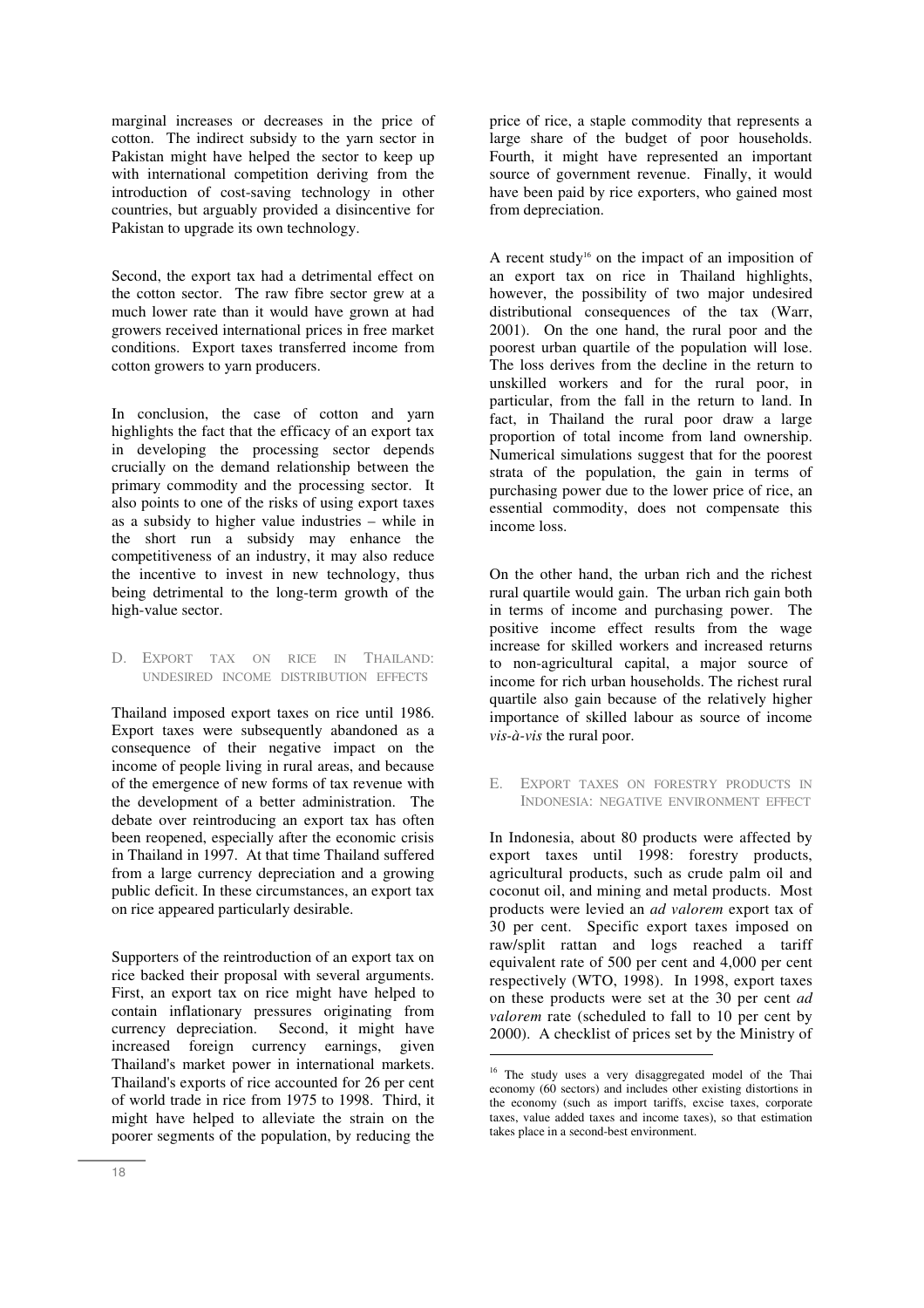Industry and Trade was used as the basis for levying export taxes in order to prevent underinvoicing. Therefore, to the extent that prices on the checklist did not correspond to international market prices the effective tax differed from the nominal tax.

Several reasons were put forward to justify the use of export taxes by the Government, including protection of natural resources, the development of processing industries, and to ensure an adequate supply of essential goods.

What were the actual effects? The imposition of export restrictions on sawn timber has promoted the development of plywood factories in Indonesia, and

led to plywood exports. However, there have also been some negative side effects. First, low prices of logs have encouraged inefficient logging practices and inefficient wood processing. For some woodprocessing factories, for example, the World Bank has estimated a wastage ratio of up to twice the international average. Second, powerful export cartels have emerged in wood and wood products to capture the economic rents of the restrictions. Third, low log prices have discouraged investments towards the protection and sustainable development of timber. Studies from some non-governmental organisations indicate forestry trade policy as one of the possible explanations for the escalating forest fires in Indonesia, as it gives inappropriate incentives to protect timber as a natural resource (reported in WTO, 1998).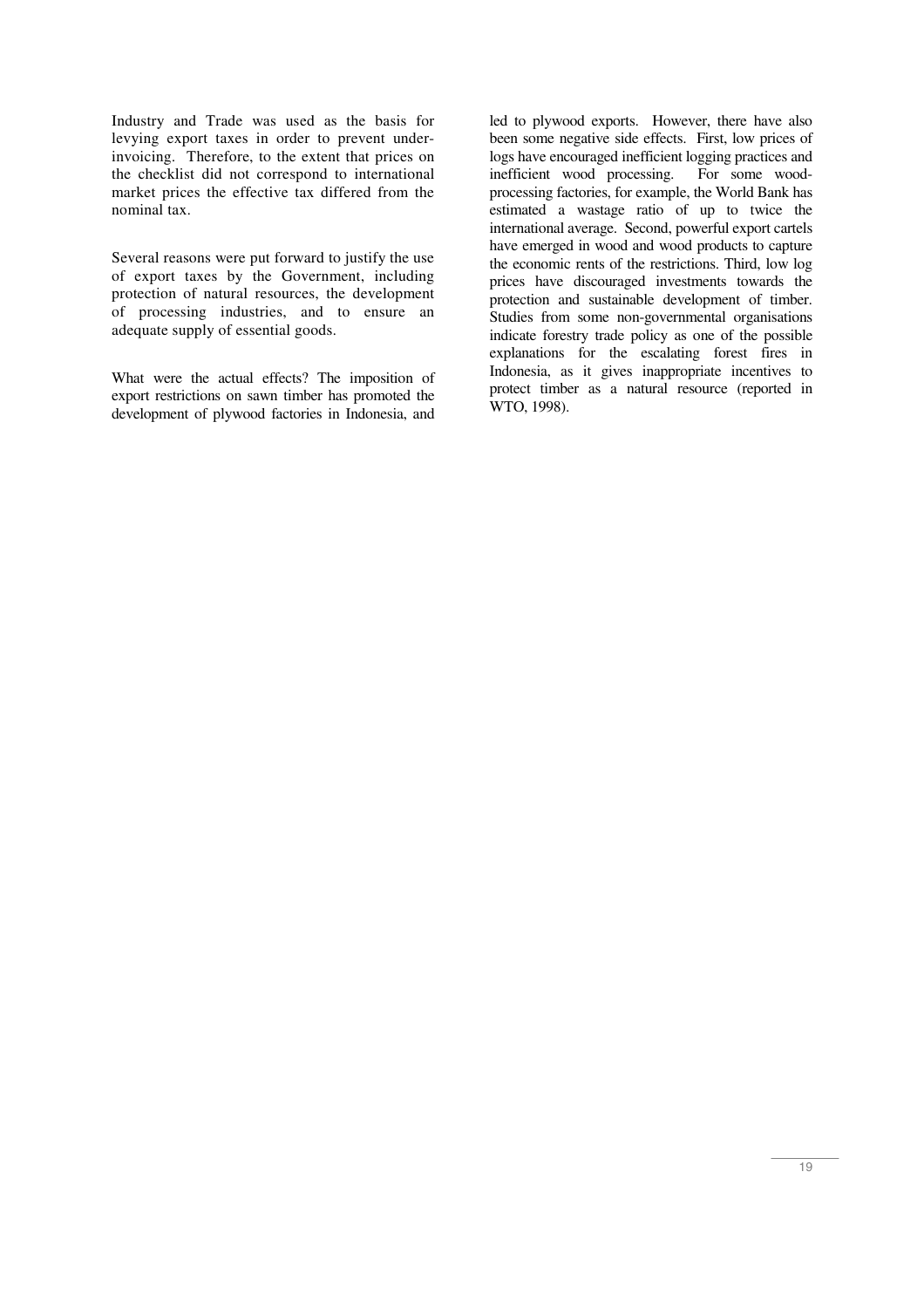#### **V. CONCLUSION**

Declines in the prices of some commodities and high price volatility over the years have presented significant challenges for commodity-dependent developing countries. Export taxes have sometimes been suggested as a trade policy instrument to tackle the commodity issue. It has been argued that export taxes can be used to improve the terms-oftrade, to smooth export earnings volatility, to foster diversification of the production structure and as a means of income redistribution to the poor.

This paper began with a simple theoretical analysis of the impact of an export tax on an exporting country and its trading partners. It then looked at the costs and benefits of using export taxes to address the issue of volatility of commodity prices, tariff escalation, government revenue, income redistribution and as an industrial policy. Finally, the paper surveyed the experiences of some countries that have used export taxes.

This paper has argued that in normal situations – that is, when there is no crisis – the use of an export tax is unlikely to be a first-best policy. A more appropriate policy response is to target the cause of the problem as close as possible to its source. Such responses might include regulatory reforms to remove inefficiencies in the financial system that impede diversification and efficient risk management, the development of a broad-based tax system and social safety nets, the use of appropriate monetary, fiscal and exchange rate policy to address the problem of deteriorating terms-of-trade and the removal of tariff escalation.

Export taxes change prices, but tax-inclusive prices do not signal the real trading opportunities open to a country. They therefore encourage inefficient production and consumption patterns as well as inefficient resource allocation. As in the case of a tariff, this engenders a deadweight loss for the world economy.

Notwithstanding the efficiency costs of export taxes, the usual justification for their imposition is that they might have short run benefits or that they might be a *second-best policy* option. First-best policy options are not feasible for some countries. For example, insufficiently developed financial markets make it impossible to hedge the risk of price variability in international markets. Or because of an administratively weak tax system, a country may not be able to extend the VAT-based tax system to resolve fiscal imbalances. Resort to export taxes in these cases can be justified as a short-term measure.

In summary, the analysis in this paper and the examination of the economic implications of an export tax illustrated through selected case studies point to the following conclusions:

(i) The effects of an export tax are complex and are not limited to the market of the taxed commodity. It is also important to analyse the markets for substitutable and complementary goods, and the backward and forward markets in the production chain.

(ii) An appropriate application of export taxes as a short-run policy measure would require the specification of an explicit timetable for their removal. The cause prompting the use of an export tax as a policy measure might fade, while the export tax stays in place. Pressure can be exercised by those who gain from keeping an export tax in place for longer than required by economic conditions. Inefficient firms might develop as a consequence of the distorted incentives put in place by the export tax, and these firms might resist any policy reversal. The overall consequences of maintaining export taxes for longer than their shortterm justification warrants are efficiency losses, lower welfare and lower growth in the long run. Adequate social and political flexibility and adequate legal and institutional infrastructure are<br>therefore preconditions for an efficient preconditions for an efficient intervention.

(iii) Even a temporary measure can have longlasting effects. Therefore, dynamic effects also need to be taken into account.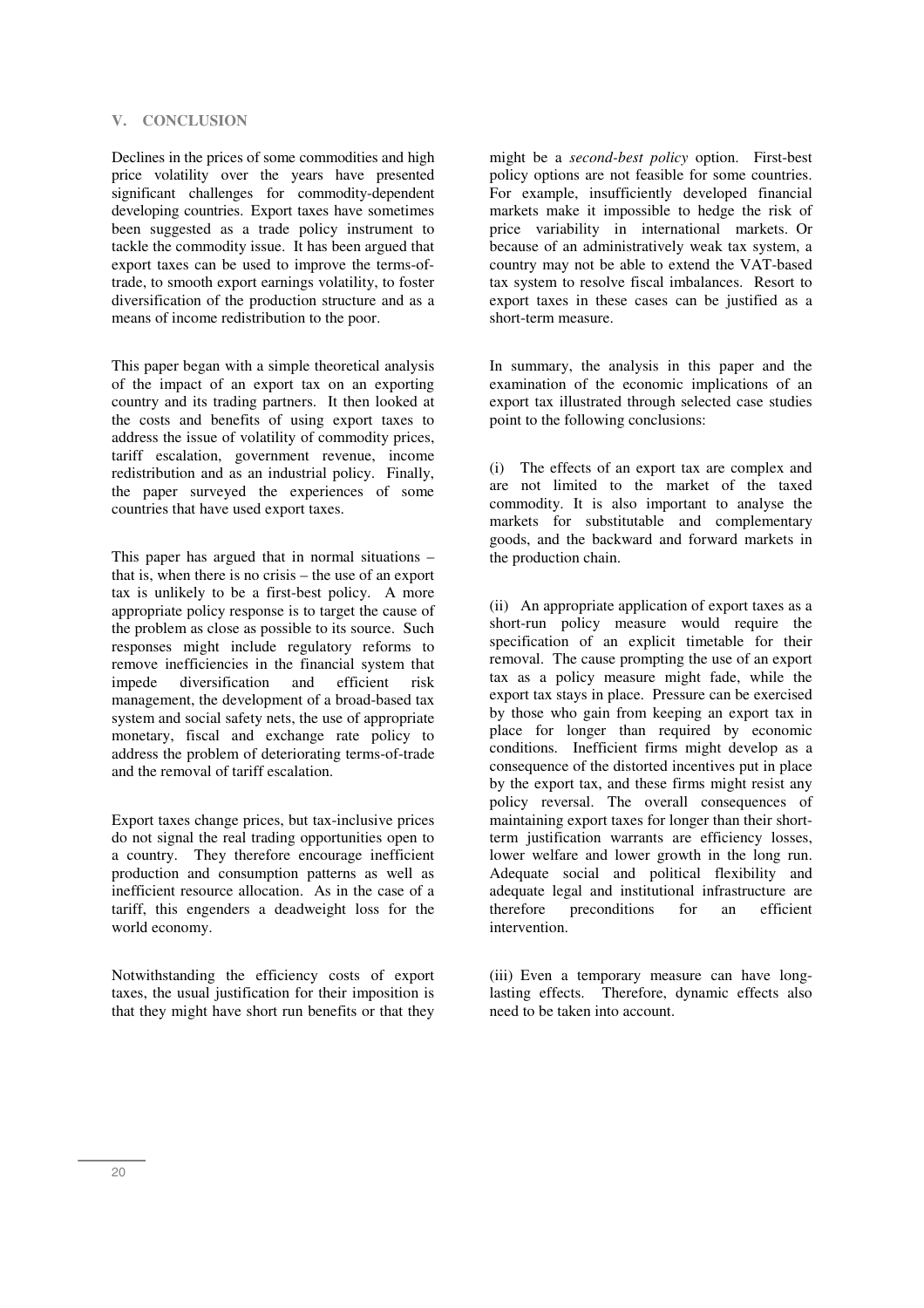**VI. REFERENCES** 

Andic F.M., S. Andic and I. Tirado de Alonso (1990), "An Exploration in the Feasibility of an Export Tax Revenue Stabilization Fund" in Tanzi V, (ed) "*Fiscal Policy in Open Developing Economics*", Washington: IMF.

Bautista R. M. (1996), "Export Tax as Income Stabiliser under Alternative Policy Regimes: The Case of Philippine Copra" in de Dios E. and Fabella R.V. (eds) "*Choice, Growth and Development: Emerging and Enduring Issues*" Quezon City: University of Philippine Press.

De Santis, R. (2000), "Optimal Export Tax, Welfare, Industry Concentration, and Firm Size: A General Equilibrium Analysis", *Review of International Economics*, 8(2):319-335.

Helpman, E. and P.R. Krugman (1989), *Trade Policy and Market Structure*, Cambridge, MA: MIT Press.

Hudson, D. and D. Ethridge (1999), "Export Taxes and Sectoral Economic Growth: Evidence from Cotton and Yarn Markets in Pakistan", *Agricultural Economics*, 20:263-276.

Koehler G. (1997), "The Future of STABEX", *ECDPM Working Paper* 44, Maastricht: ECDPM.

Larson D. F. (1996), "Indonesia Palm Oil Subsector", Policy Research Working Paper 1654, Washington: The World Bank.

Marks S., F. Larson and J. Pomeroy (1998), "Economic Effects of Taxes on Exports of Palm Oil Products", *Bulletin of Indonesian Economic Studies*, 34(3):37-58.

OECD (2003), "Analysis of Non-Tariff Measures: The Case of Export Duties", Working Party of the Trade Committee, TD/TC/WP(2002)54/FINAL, Paris: OECD.

Rodick, D. (1989), "Optimal Trade Taxes for a Large Country with Non-atomistic Firms", *Journal of International Economics*, 26:157:67.

Warr P.G. (2001), "Welfare Effects of an Export Tax: Thailand's Rice Premium", *American Journal of Agricultural Economics*, 83(4):903-920.

Warr P. (2002), "Export Taxes and Income Distribution: The Philippine Coconut Levy" *Weltwirtschaftliches Archiv*, 138(3):437-457.

World Bank (1995), *Indonesia, Forestry Policy Paper,* Washington, D.C.

World Bank (1997), *Indonesia, Sustaining High Growth with Equity*, No.16433-IND, Washington, D.C.

World Bank (1998), *Indonesia, Strengthening Forest Conservation*, Washington, D.C.

WTO (1998), *Trade Policy Review: Indonesia*, WT/TPR/S/51, Geneva: WTO Secretariat.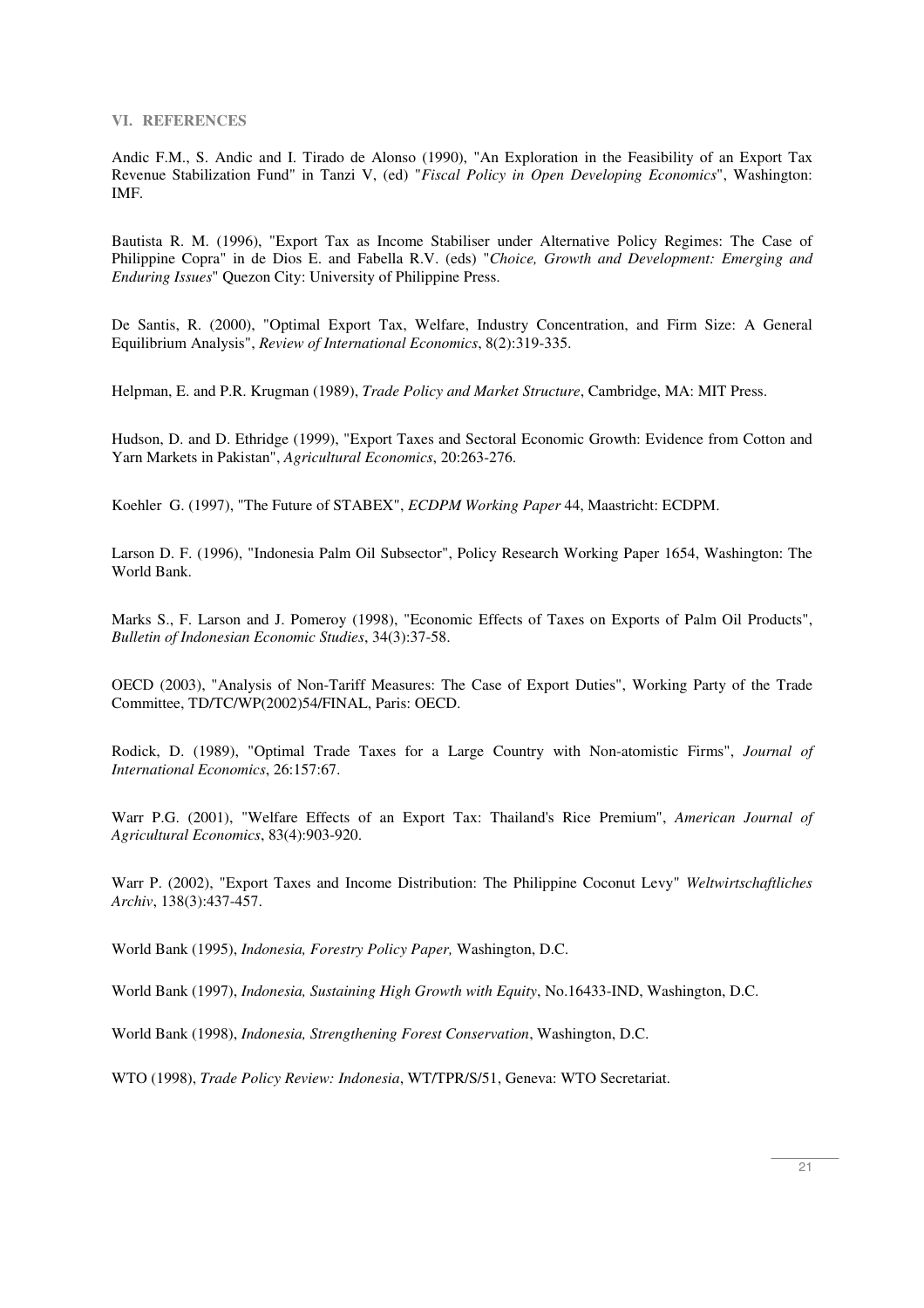# **VII. APPENDIX TABLES**

| Country                   | Year | Commodity                                                                                                                                                                                                                                                                                                                                                                                                                              | <b>Tax Rate</b>                                |
|---------------------------|------|----------------------------------------------------------------------------------------------------------------------------------------------------------------------------------------------------------------------------------------------------------------------------------------------------------------------------------------------------------------------------------------------------------------------------------------|------------------------------------------------|
| <b>Europe/Middle East</b> |      |                                                                                                                                                                                                                                                                                                                                                                                                                                        |                                                |
| <b>Bahrain</b>            | 2000 | ready-made clothes                                                                                                                                                                                                                                                                                                                                                                                                                     | total export fees<br>\$300,000                 |
| Turkey                    | 1998 | unshelled hazelnuts<br>shelled hazelnuts<br>semi-processed leather                                                                                                                                                                                                                                                                                                                                                                     | \$0.04 per kg<br>\$0.08 per kg<br>\$0.5 per kg |
| Asia/Pacific              |      |                                                                                                                                                                                                                                                                                                                                                                                                                                        |                                                |
| Bangladesh                | 2000 | tax at source                                                                                                                                                                                                                                                                                                                                                                                                                          | 0.25%                                          |
| Fiji                      | 1997 | sugar and gold                                                                                                                                                                                                                                                                                                                                                                                                                         | 3%                                             |
| Hong Kong, China          | 1998 | manufactured clothing and footwear items                                                                                                                                                                                                                                                                                                                                                                                               | HK\$0.3/HK\$1,000 value                        |
| India                     | 2002 | hides, skins, and leathers (tanned and untanned)                                                                                                                                                                                                                                                                                                                                                                                       | 60%                                            |
| Indonesia                 | 1998 | logs, sawn timber, rattan and minerals<br>palm oil                                                                                                                                                                                                                                                                                                                                                                                     | 10%<br>40%                                     |
| Malaysia                  | 2001 | certain fish, birds' eggs, certain fruit, nuts, palm seeds, gum,<br>resin, rattan, crude and semi-processed palm oil, palm kernel,<br>animal feeds, slags, magnesite, petroleum oil, rough wood,<br>articles of stones, certain precious metal ferrous wastes and<br>scraps, certain base metals and their waste                                                                                                                       | 2.5% to 30%                                    |
| Pakistan                  | 2001 | crushed bones<br>uncrushed bones<br>raw/wet blue hides and skins                                                                                                                                                                                                                                                                                                                                                                       | 10%<br>5%<br>20%                               |
| Papua New Guinea          | 1999 | sea cucumbers, mineral ores and concentrates, crocodile skins<br>rattan (cane) unprocessed<br>round logs<br>Sandalwood                                                                                                                                                                                                                                                                                                                 | 5%<br>15%<br>higher progressive rates<br>15%   |
| Philippines               | 1999 | logs                                                                                                                                                                                                                                                                                                                                                                                                                                   | 20%                                            |
| Solomon Islands           | 1998 | fish products and logs                                                                                                                                                                                                                                                                                                                                                                                                                 |                                                |
| Sri Lanka                 | 1995 | silica quarts, steel, tea, rubber, coconut, cashew-nuts in shell, raw<br>hide and skins, leather of bovine and equine animals                                                                                                                                                                                                                                                                                                          |                                                |
| Thailand                  | 1999 | rice and glutinous rice<br>metal scraps of any kind<br>rubber of genus Hevea in various form such as sheets or slabs<br>fish(pulverized or only baked) unfit for human consumption<br>hides of bovine animals; wood, sawn wood and articles made of<br>wood; raw silk (not thrown), silk yarn and yarn spun from waste<br>silk and noil silk (B 100 per kg); goods not elsewhere specified or<br>included in the export tariff listing | 10%<br>50%<br>40%<br>75%                       |
| Africa                    |      |                                                                                                                                                                                                                                                                                                                                                                                                                                        |                                                |
| Benin                     | 1997 | diamonds, precious stones and metals, cocoa beans and crude oil                                                                                                                                                                                                                                                                                                                                                                        | 1.04%                                          |
| <b>Burkina Faso</b>       | 1998 | livestock products                                                                                                                                                                                                                                                                                                                                                                                                                     |                                                |
| Cameroon                  | 2001 | logs<br>transformed forestry products                                                                                                                                                                                                                                                                                                                                                                                                  | 17.5%<br>3% or 4%                              |
| Côte d'Ivoire             | 1995 | rough timber, plywood, coffee, raw cocoa, cola nuts and uranium<br>ores and concentrates thereof                                                                                                                                                                                                                                                                                                                                       |                                                |
| Gabon                     | 2001 | manganese<br>un-squared tropical woods (okoume and ozigo)                                                                                                                                                                                                                                                                                                                                                                              | 3%<br>15%                                      |
| Ghana                     | 2001 | cocoa, gold, bauxite, manganese, and certain processed timber<br>aviation jet fuel                                                                                                                                                                                                                                                                                                                                                     | 6%                                             |

# **Table I: List of countries using export taxes**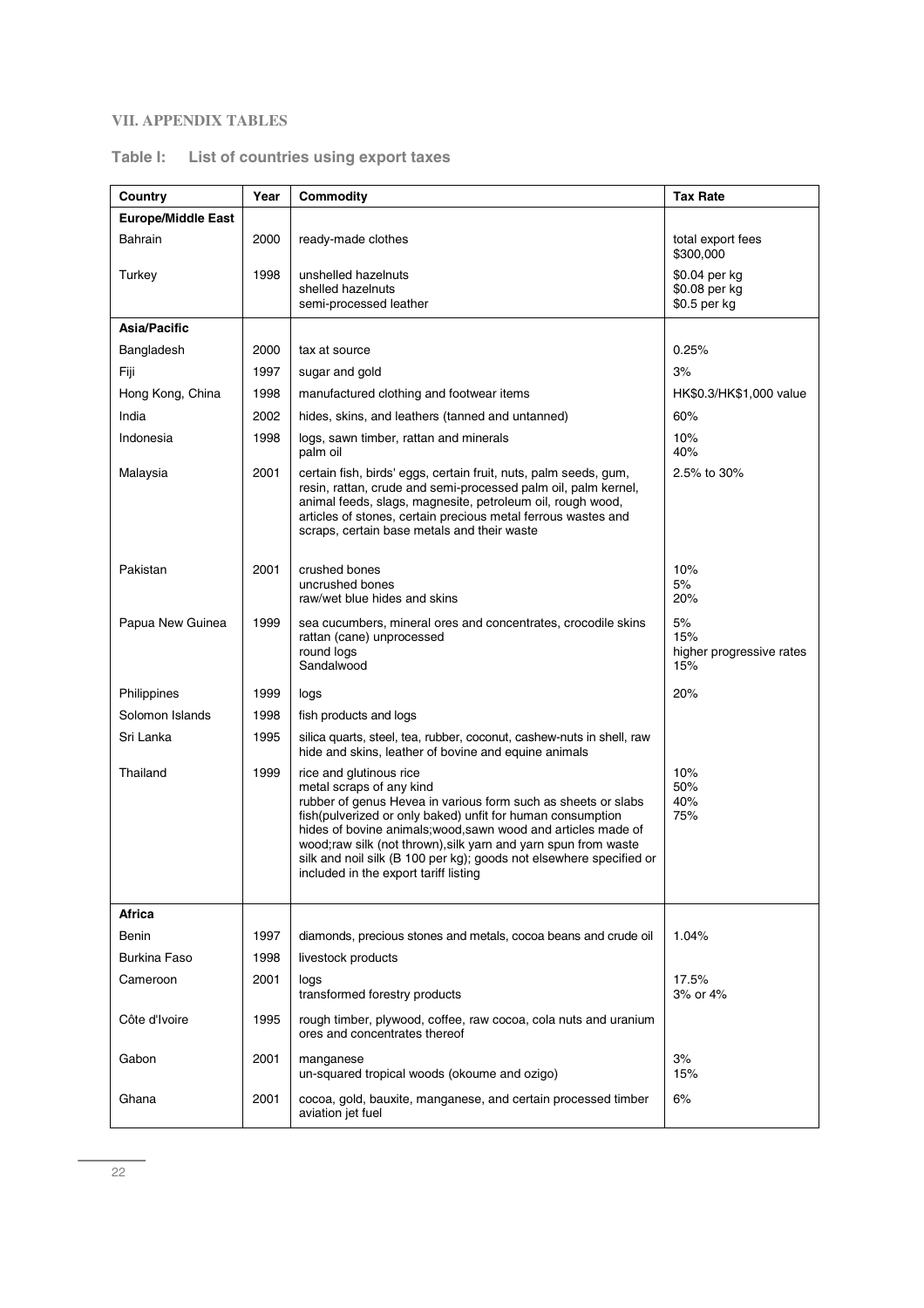| Country              | Year | Commodity                                                                                                                                                                                        | <b>Tax Rate</b>                                                                                    |
|----------------------|------|--------------------------------------------------------------------------------------------------------------------------------------------------------------------------------------------------|----------------------------------------------------------------------------------------------------|
| Africa (cont'd)      |      |                                                                                                                                                                                                  |                                                                                                    |
| Guinea               | 1999 | all products apart from minerals and derivatives (gold, diamonds, scrap)<br>scrap<br>handicraft gold and diamonds<br>coffee<br>re-export of all products on leaving Guinea<br>bauxite<br>alumina | 2%<br>GF25,000 per tonne<br>3%<br>\$13 per tonne<br>2%<br>\$8 to \$9 per tonne<br>\$1.75 per tonne |
| Kenya                | 2000 | fish<br>timber                                                                                                                                                                                   | 0.5%                                                                                               |
| Lesotho              | 1998 | rough, unpolished diamonds                                                                                                                                                                       |                                                                                                    |
| Madagascar           | 2001 | raw logs (raw timber and hardwoods)<br>processed wood products                                                                                                                                   | 4%<br>1.5%                                                                                         |
| Mali                 | 1998 | qold<br>specific duty on fish                                                                                                                                                                    | 3%                                                                                                 |
| Mauritania           | 2002 | pelagic fisheries products                                                                                                                                                                       |                                                                                                    |
| Morocco              | 1996 | hydrocarbons<br>crude phosphate                                                                                                                                                                  | 5%<br>34 dirhams per tonne                                                                         |
| Mozambique           | 2001 | cashews                                                                                                                                                                                          | 18%                                                                                                |
| South Africa         | 1998 | unpolished diamonds                                                                                                                                                                              |                                                                                                    |
| Uganda               | 2001 | coffee                                                                                                                                                                                           | $1\%$                                                                                              |
| America<br>Argentina | 1999 | raw materials of cattle (including raw hides and skins)                                                                                                                                          | 5% to MERCOSUR and<br>10% to third country<br>markets                                              |
|                      |      | unprocessed oilseeds                                                                                                                                                                             | 3.5%                                                                                               |
| Antigua and Barbuda  | 2001 | lobsters and fish                                                                                                                                                                                |                                                                                                    |
| Colombia             | 1996 | coffee, crude oil, gas, coal and ferro-nickel                                                                                                                                                    |                                                                                                    |
| Costa Rica           | 2001 | bananas                                                                                                                                                                                          | 2.8%                                                                                               |
| Dominican Republic   | 2002 | fish<br>molluscs and crustaceans<br>mineral substances in their natural state or in the form of<br>metalliferous concentrates                                                                    | RD\$0.03 per kg<br>5%<br>5%                                                                        |
| Guatemala            | 2002 | coffee                                                                                                                                                                                           | $1\%$                                                                                              |
| Mexico               | 2002 | sub-products of endangered species (particularly turtles) and<br>certain plants and other human organs                                                                                           |                                                                                                    |
| St. Kitts and Nevis  | 2001 | live animals, lobster and cotton                                                                                                                                                                 |                                                                                                    |
| Uruguay              | 1998 | dry, salted and pickled hides                                                                                                                                                                    | 5%                                                                                                 |

Source: WTO, Trade Policy Review country reports (1995-2002).